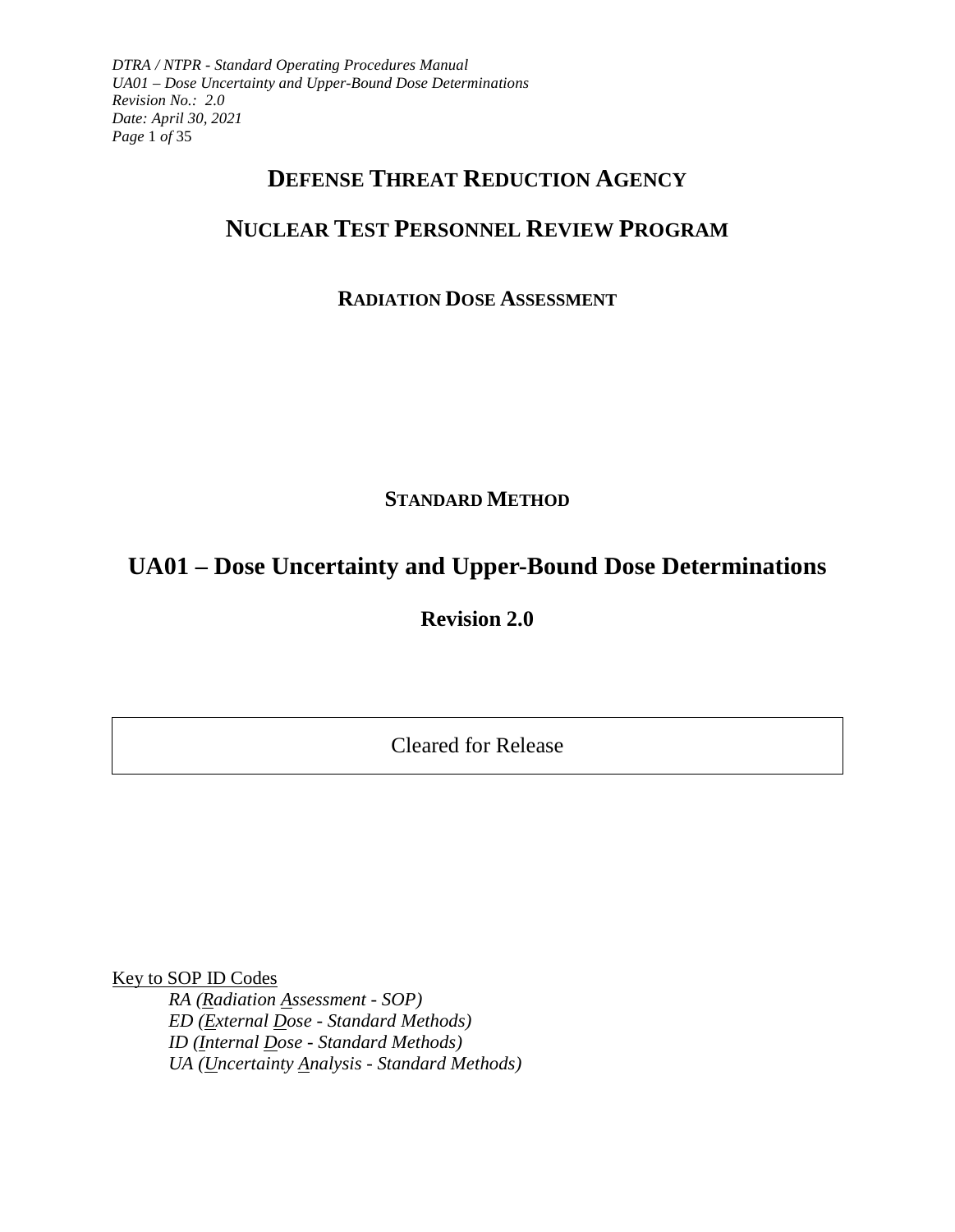*DTRA / NTPR - Standard Operating Procedures Manual UA01 – Dose Uncertainty and Upper-Bound Dose Determinations Revision No.: 2.0 Date: April 30, 2021 Page* 2 *of* 35

|                 | <b>Revision Control</b>                                                                    |                      |                                         |
|-----------------|--------------------------------------------------------------------------------------------|----------------------|-----------------------------------------|
| <b>Revision</b> | <b>Revision Description</b>                                                                | <b>Revision Date</b> | <b>Authorization</b><br><b>Official</b> |
| 1.0             | Original                                                                                   | 10/31/2007           | Paul K. Blake                           |
| 1.1             | - Section 5.3.1: Added reference to a case as an example for the                           | 03/31/2008           | Paul K. Blake                           |
|                 | treatment of uncertainties for mission film badges.<br>- Minor editorial changes           |                      |                                         |
| 1.3             | - There was no Revision 1.2.                                                               | 01/31/2010           | Paul K. Blake                           |
|                 | - Expanded to include probabilistic uncertainty analysis                                   |                      |                                         |
|                 | - Expanded equations on combining errors and examples in                                   |                      |                                         |
|                 | Attachment 1.                                                                              |                      |                                         |
|                 | - Other editorial changes                                                                  |                      |                                         |
| 1.3a            | Removed references to attachments in other SMs                                             | 03/31/2010           | Paul K. Blake                           |
| 2.0             | - Section 5.1.1.1: clarified how the uncertainty factors for                               | 04/30/2021           | James D. Franks                         |
|                 | neutron dose are applied.<br>- Section 5.1.1.2: clarified that the uncertainty factor of 3 |                      |                                         |
|                 | should be applied as a default value for reconstructed external                            |                      |                                         |
|                 | gamma doses.                                                                               |                      |                                         |
|                 | - Section 5.1.2.1: clarified that an uncertainty factor of 1 should                        |                      |                                         |
|                 | be used for doses from incidental ingestion of soil and dust, and                          |                      |                                         |
|                 | doses from inhalation of blast-driven resuspended fallout.                                 |                      |                                         |
|                 | - Revised Attachment 1 to improve readability and make                                     |                      |                                         |
|                 | corrections.                                                                               |                      |                                         |
|                 | - Updated References, and made editorial changes throughout.                               |                      |                                         |
|                 |                                                                                            |                      |                                         |
|                 |                                                                                            |                      |                                         |
|                 |                                                                                            |                      |                                         |
|                 |                                                                                            |                      |                                         |
|                 |                                                                                            |                      |                                         |
|                 |                                                                                            |                      |                                         |
|                 |                                                                                            |                      |                                         |
|                 |                                                                                            |                      |                                         |
|                 |                                                                                            |                      |                                         |
|                 |                                                                                            |                      |                                         |
|                 |                                                                                            |                      |                                         |
|                 |                                                                                            |                      |                                         |
|                 |                                                                                            |                      |                                         |
|                 |                                                                                            |                      |                                         |
|                 |                                                                                            |                      |                                         |
|                 |                                                                                            |                      |                                         |
|                 |                                                                                            |                      |                                         |
|                 |                                                                                            |                      |                                         |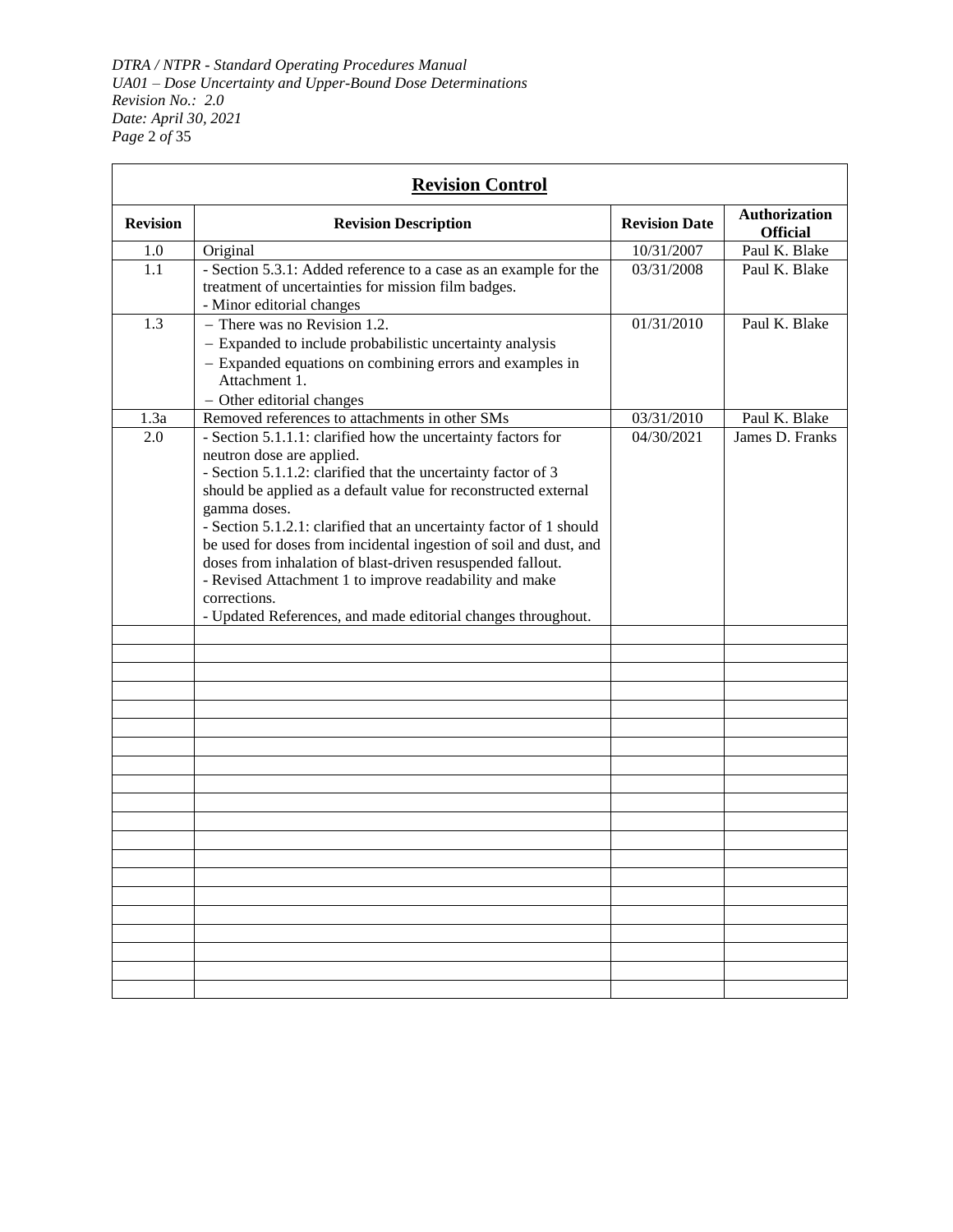DTRA / NTPR - Standard Operating Procedures Manual UA01 - Dose Uncertainty and Upper-Bound Dose Determinations Revision No.: 2.0 Date: April 30, 2021 Page 3 of 35

# **Table of Contents**

<span id="page-2-0"></span>

| 1.           |     |       |  |  |  |
|--------------|-----|-------|--|--|--|
| 2.           |     |       |  |  |  |
| 3.           |     |       |  |  |  |
| 4.           |     |       |  |  |  |
| 5.           |     |       |  |  |  |
|              | 5.1 |       |  |  |  |
|              |     | 5.1.1 |  |  |  |
|              |     | 5.1.2 |  |  |  |
|              |     | 5.1.3 |  |  |  |
|              | 5.2 |       |  |  |  |
|              |     | 5.2.1 |  |  |  |
|              |     | 5.2.2 |  |  |  |
|              |     | 5.2.3 |  |  |  |
| 6.           |     |       |  |  |  |
| 7.           |     |       |  |  |  |
| 8.           |     |       |  |  |  |
| Attachment 1 |     |       |  |  |  |
| Attachment 2 |     |       |  |  |  |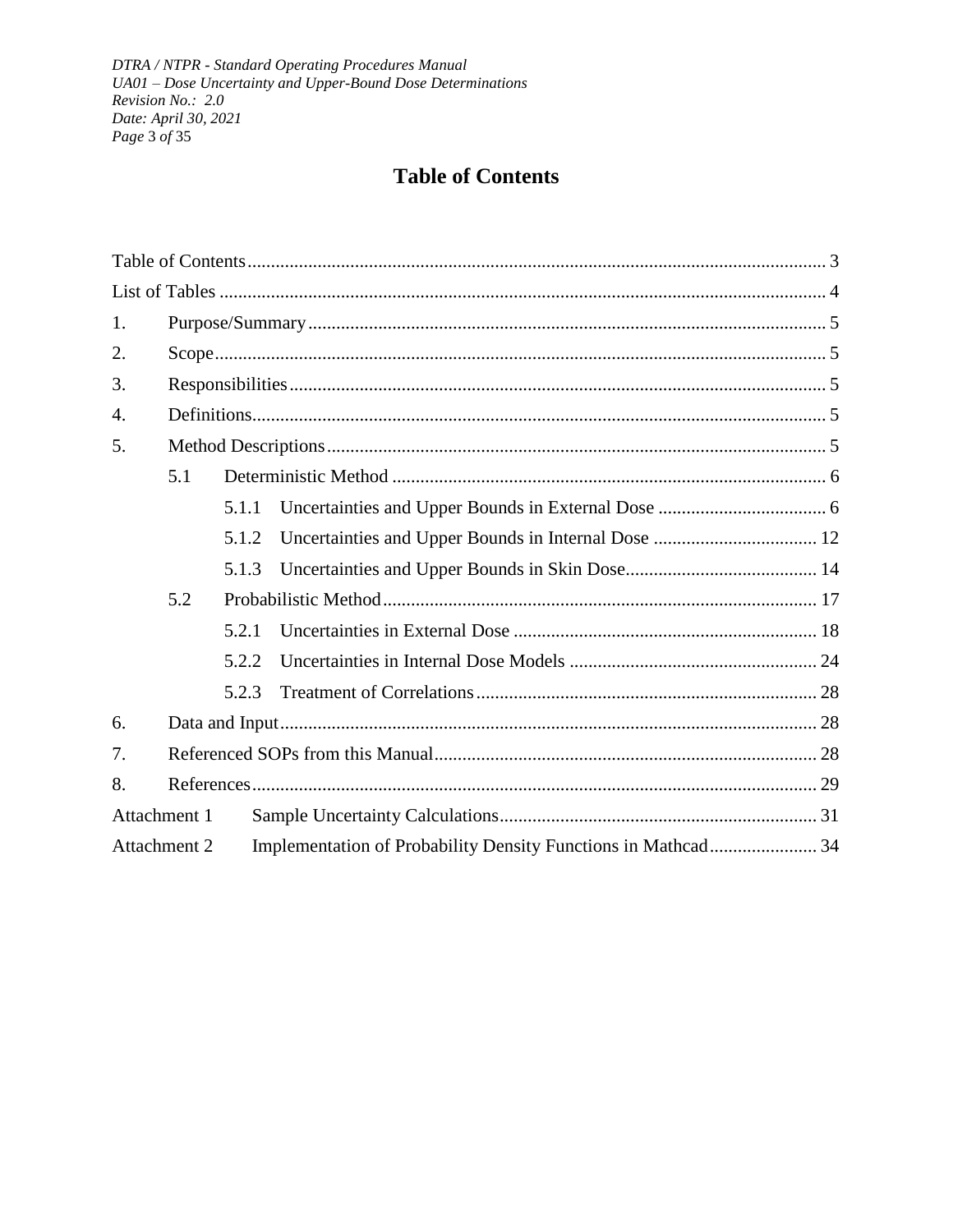*DTRA / NTPR - Standard Operating Procedures Manual UA01 – Dose Uncertainty and Upper-Bound Dose Determinations Revision No.: 2.0 Date: April 30, 2021 Page* 4 *of* 35

## **List of Tables**

<span id="page-3-0"></span>

| Table 2. Proposed Ranges of Uncertainty Factors for Estimating Point Values Using Measured |  |
|--------------------------------------------------------------------------------------------|--|
|                                                                                            |  |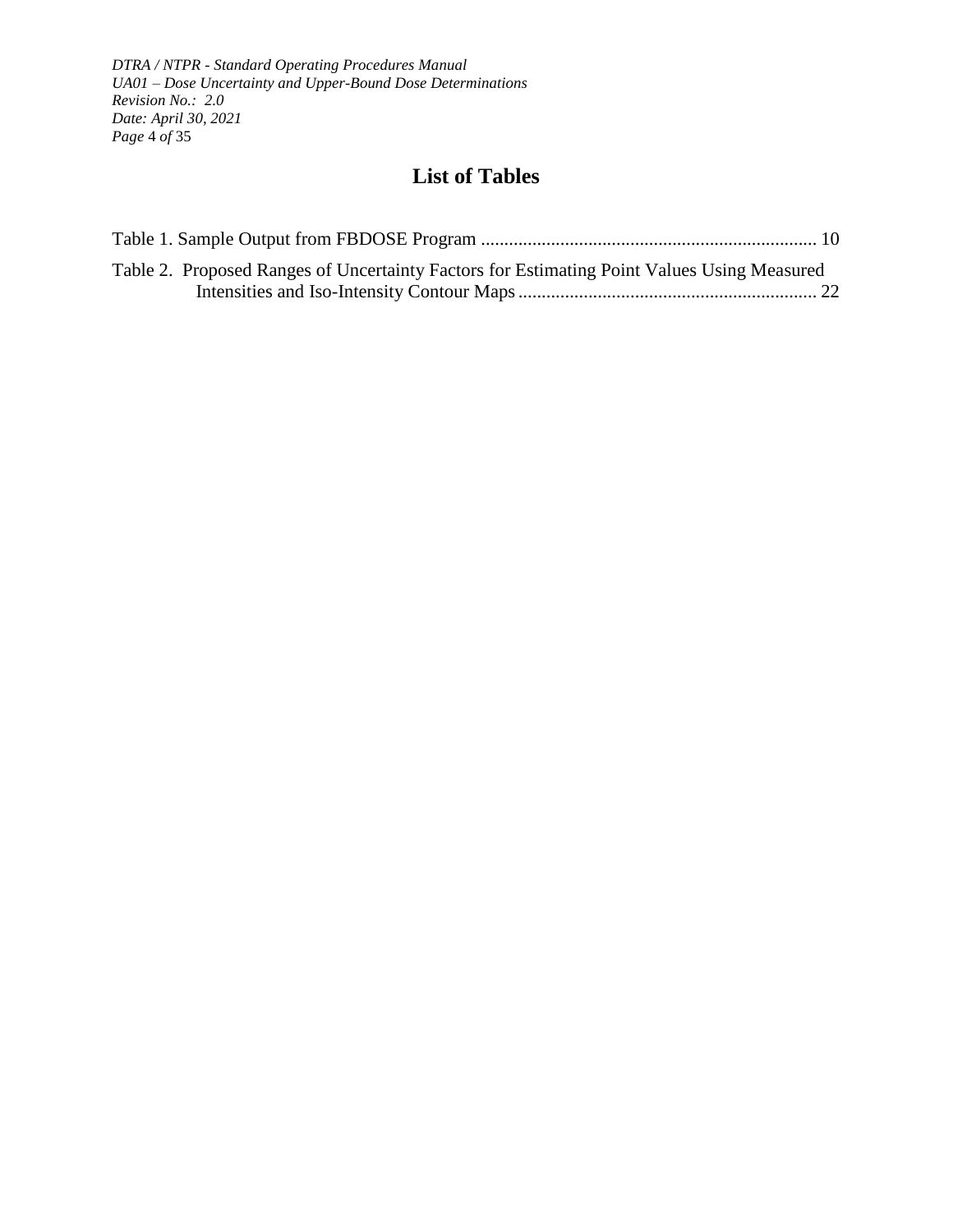*DTRA / NTPR - Standard Operating Procedures Manual UA01 – Dose Uncertainty and Upper-Bound Dose Determinations Revision No.: 2.0 Date: April 30, 2021 Page* 5 *of* 35

## **Standard Method**

## **UA01 – Dose Uncertainty and Upper-Bound Dose Determinations**

#### <span id="page-4-0"></span>**1. Purpose/Summary**

This Standard Method (SM) provides the technical and computational methods for assessing the upper-bound doses for external (gamma and neutron), internal, and skin doses for individuals in the Nuclear Test Personnel Review (NTPR) Program according to the procedures specified in SOP RA01. The upper-bound dose represents the estimated dose that was received by less than five percent of the population of participants who were exposed under similar conditions. That is, 95 percent of all the veterans exposed under similar conditions received a dose smaller than the upper-bound dose. As such, the upper-bound dose is the  $95<sup>th</sup>$  percentile of the dose distribution.

## <span id="page-4-1"></span>**2. Scope**

This Standard Method provides technical guidance for calculating the upper-bound external, internal, and skin doses for personnel resulting from exposure to a nuclear detonation and to the resulting radioactive material, including both fallout and activated sources. This Standard Method is used in conjunction with other Standard Methods for assessing radiation exposures in accordance with the requirements of Title 32, Code of Federal Regulations, Part 218, *Guidance for the Determination and Reporting of Nuclear Radiation Dose for DoD Participants in the Atmospheric Nuclear Test Program* (DoD, 2020).

#### <span id="page-4-2"></span>**3. Responsibilities**

Qualified radiation dose analysis staff members use these methods and associated tools for assessing the upper-bound radiation doses for exposed individuals.

#### <span id="page-4-3"></span>**4. Definitions**

| Uncertainty factor | The ratio of the upper-bound dose to the best estimate dose.                                                                                                                                                  |
|--------------------|---------------------------------------------------------------------------------------------------------------------------------------------------------------------------------------------------------------|
| Upper-bound dose   | A reconstructed dose that has a 95 percent probability of being<br>higher than the actual dose. This is equivalent to the 95 <sup>th</sup> percentile<br>of a probabilistically determined dose distribution. |

#### <span id="page-4-4"></span>**5. Method Descriptions**

The NTPR Program uses two methods—deterministic and probabilistic—for estimating dose uncertainties with the objective of producing an upper-bound dose that represents at least the 95th percentile of the dose to the exposed population. That is, that the estimated dose in either method will be greater than the dose received by 95 percent of the veterans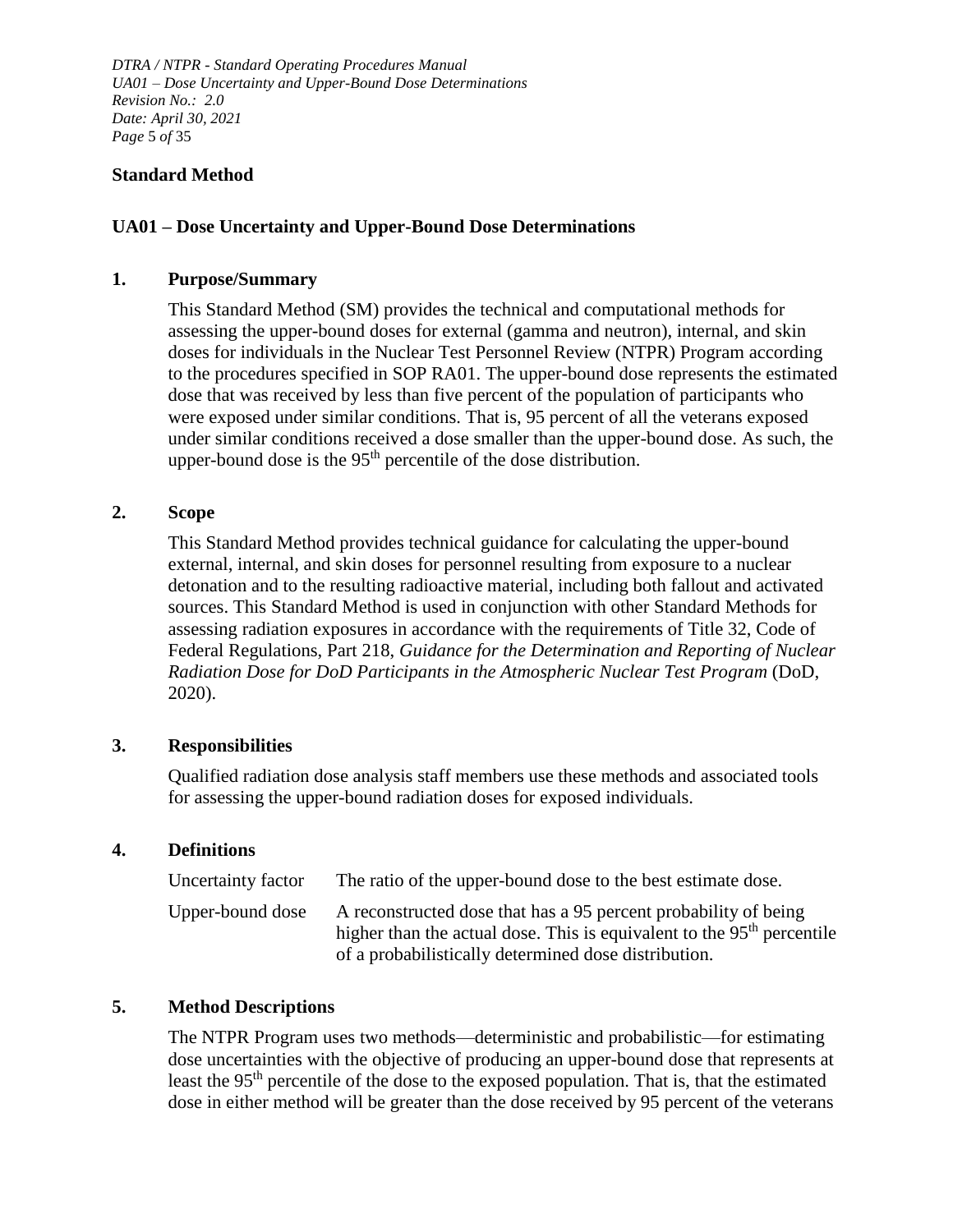*DTRA / NTPR - Standard Operating Procedures Manual UA01 – Dose Uncertainty and Upper-Bound Dose Determinations Revision No.: 2.0 Date: April 30, 2021 Page* 6 *of* 35

> in similar conditions. The deterministic method is based on high-sided estimates of key parameters and fixed uncertainty factors that are believed to produce a credible upper bound and are considered "veteran friendly" in the absence of full consideration of uncertainties. The probabilistic method uses Monte Carlo simulations to provide a full analysis of uncertainties. The Monte Carlo simulations consist of randomly sampling values of the input parameters from their credible assigned probability distributions; those values are input to the dose models to build an output distribution of dose, whose summary statistics are calculated. Such distributions account for both inaccuracy, and spatial and temporal variability of input parameters to dose models. Procedures are available (SOP RA01) to select the method that produces a credible upper-bound dose with the best use of time and resources. The following two sections discuss the deterministic and the probabilistic methods.

## <span id="page-5-0"></span>**5.1 Deterministic Method**

This section describes the methods used to calculate the upper-bound doses of deterministically reconstructed mean doses and film badge doses. The following subsections discuss the uncertainties and upper-bound doses associated with neutron dose, reconstructed external gamma dose, doses from film badges, reconstructed internal doses, and skin doses.

#### <span id="page-5-1"></span>**5.1.1 Uncertainties and Upper Bounds in External Dose**

The external doses are treated as if they are normally distributed when combining uncertainties (even if they are more appropriately characterized by a different distribution), and are combined using statistical methods appropriate for normally distributed data. External gamma and neutron doses, if they are accrued from different locations or different sources, are assumed to be statistically independent. Doses from multiple detonations accrued while aboard a given ship or on a particular residence island during a single operation, or during multiple operations where the participant's duties have not appreciably changed, are treated as being correlated, because the major source of uncertainty is from the assumed exposure scenario, e.g., time spent indoors versus outdoors or topside versus below deck. Because neutron doses are reported separately from external gamma doses, the statistical combination of those two doses is unnecessary.

#### **5.1.1.1 Neutron Dose**

There are few instances where participants were exposed to neutron radiation from a nuclear detonation. In those cases, rigorous assessments have been performed to determine estimates of the neutron environments created by the respective detonations. As a consequence of adoption of certain recommendations about neutron dose of a committee of the National Research Council of the National Academy of Science (NRC, 2003), earlier best-estimate neutron equivalent doses were increased by approximately a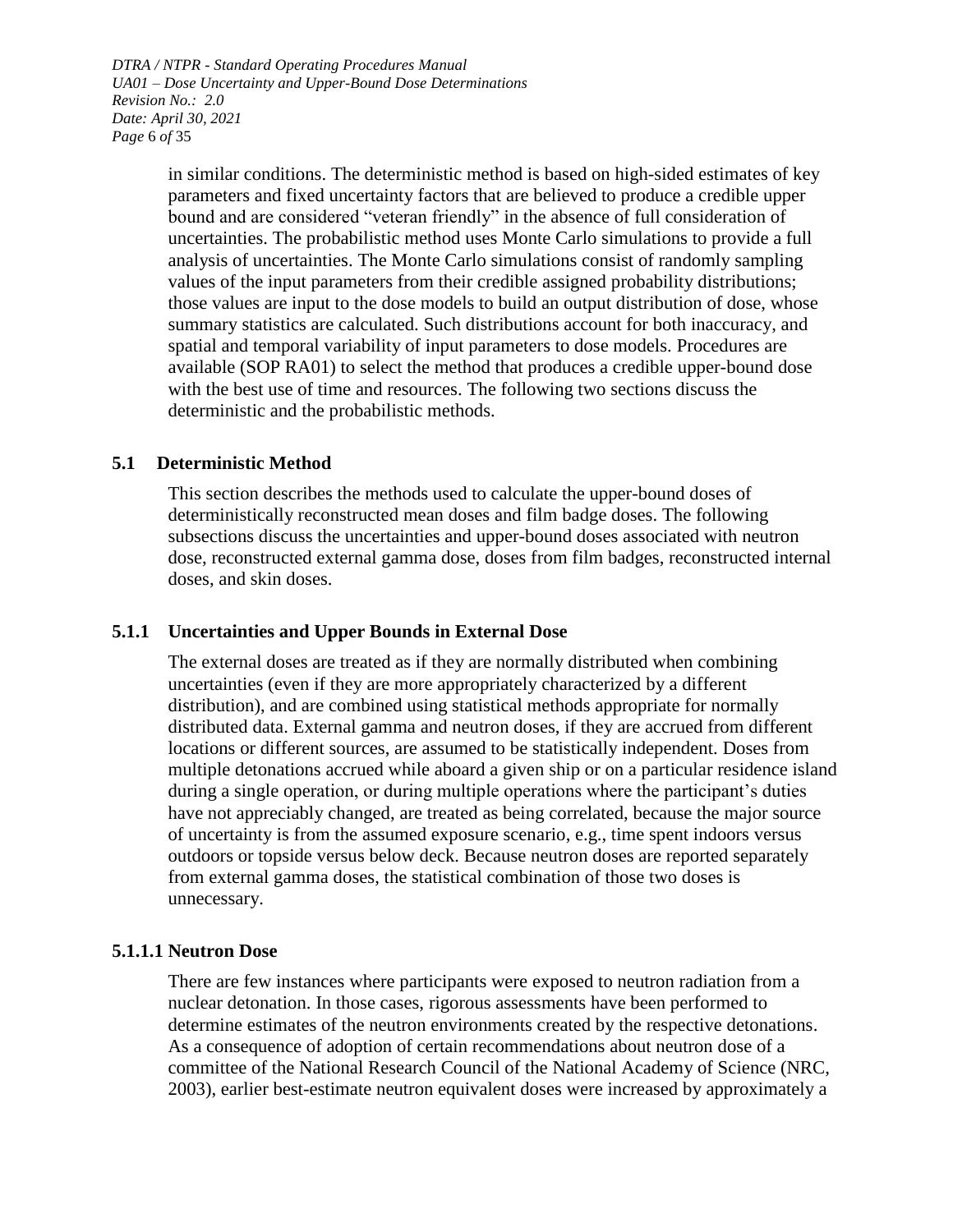*DTRA / NTPR - Standard Operating Procedures Manual UA01 – Dose Uncertainty and Upper-Bound Dose Determinations Revision No.: 2.0 Date: April 30, 2021 Page* 7 *of* 35

> factor of 2. This increase was mostly due to an increase from 10 to 20 of the radiation weighting factor (previously referred to as "quality factor"). Uncertainties in the original neutron doses were assessed based on estimates of the uncertainties in the underlying parameters (e.g., source spectrum and intensity, flux asymmetry) and combined to generate a total uncertainty in the prompt neutron doses. These methods for estimating uncertainties were reevaluated after NRC's 2003 recommendations and are appropriate for current neutron dose assessments. Thus, to determine upper-bound neutron doses the revised best estimates of neutron doses (Weitz and Egbert, 2010) were multiplied by the neutron dose uncertainty factors derived in the analysis of radiation exposure reports prepared for specific groups and ships for certain operations and shots (commonly called the "White Books," e.g., Goetz et al., 1981). For neutron doses for which uncertainty factors were not previously calculated or are otherwise inadequate, a UF of 3 is recommended by Weitz and Egbert (2010). Reconstructed neutron doses and corresponding upper bounds thus calculated are reported in Weitz and Egbert (2010). Specific information on neutron equivalent doses and their uncertainties is provided for specific operations in SOP Appendices A–C.

## **5.1.1.2 Reconstructed External Gamma Dose**

#### Upper Bound for Initial Gamma Dose

Whole body external gamma doses from initial gamma radiation are assigned uncertainty factors based on the uncertainties as determined by gamma transport modeling or measurement for participants who were not wearing film badges. The estimates of mean initial gamma dose and the uncertainty factors can be found in the analysis of radiation exposure reports prepared for specific groups and ships for certain operations and shot ("White Books"). Some of the initial gamma doses were found to be underestimated and have been revised (Weitz and Egbert, 2010). To obtain upper-bound initial gamma doses, the available initial gamma uncertainty factors should be multiplied by the revised best estimates for initial gamma doses contained in Weitz and Egbert (2010). For initial gamma doses where an uncertainty factor has not been determined, use the high-sided default uncertainty factor of 3 (Weitz and Egbert, 2010). Specific information on initial gamma doses and their uncertainties is provided for specific operations in SOP Appendices A–C.

#### Upper Bound for Reconstructed Gamma Dose

Whole body external gamma doses from residual radiation exposure, e.g., fallout, and neutron-activated soil, are assigned a nominal uncertainty factor of 3. Higher factors should be used if demonstrably justified by a greater uncertainty in one or more aspects of the scenario (Schaeffer, 2015).

For a reconstructed deterministic whole body gamma dose, the upper bound is given by:

$$
UB_{\gamma} = UF_{ext} D_{\gamma} \tag{1}
$$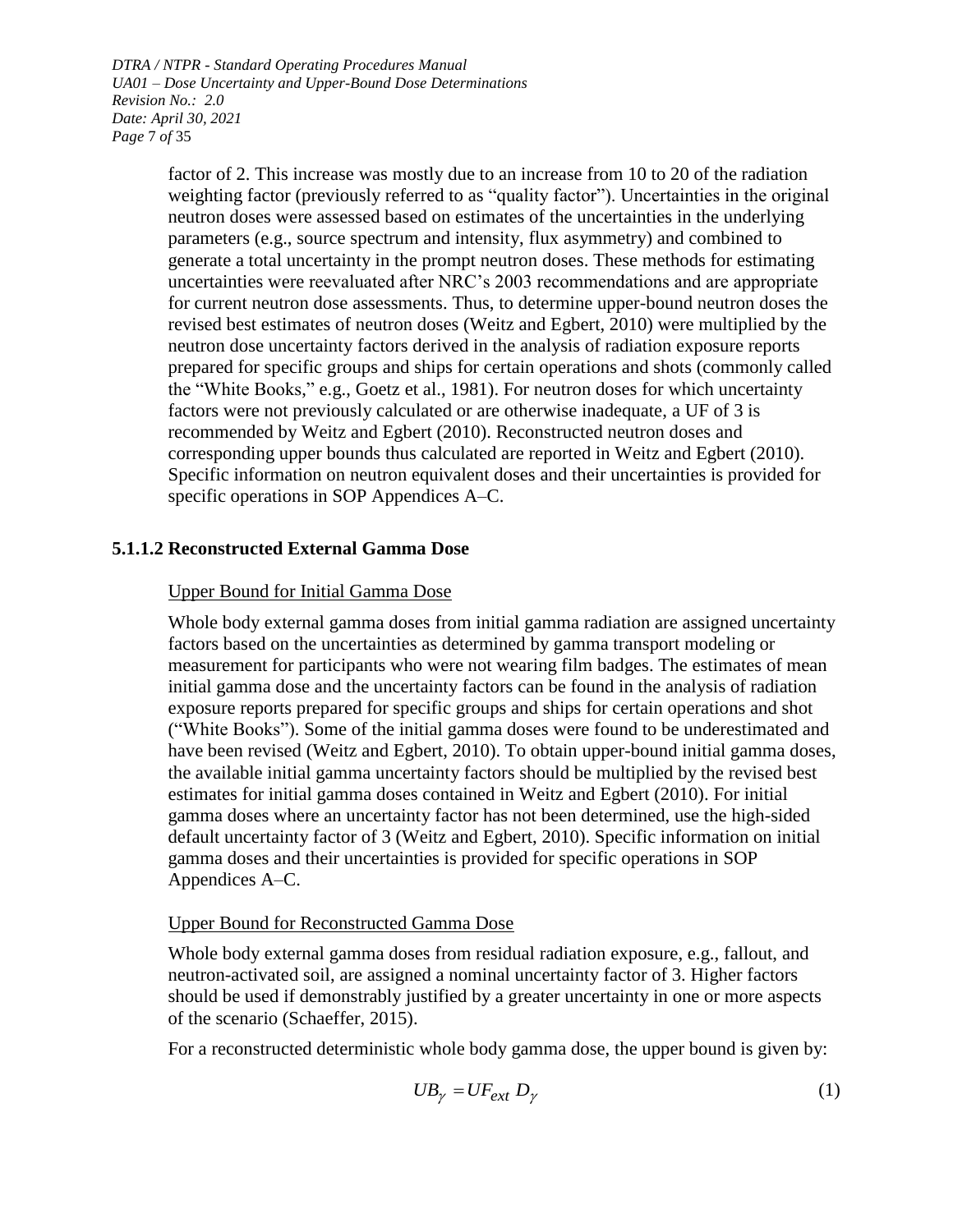*DTRA / NTPR - Standard Operating Procedures Manual UA01 – Dose Uncertainty and Upper-Bound Dose Determinations Revision No.: 2.0 Date: April 30, 2021 Page* 8 *of* 35

where

| $UB_{\gamma}$ | $=$ | The upper-bound dose (rem)                                  |
|---------------|-----|-------------------------------------------------------------|
| Dν            | $=$ | Whole body external gamma dose (rem)                        |
| $UF_{ext}$    | $=$ | Uncertainty factor associated with reconstructed whole body |
|               |     | external gamma dose                                         |

The upper-bound uncertainty factor for whole body external gamma dose is set to 3 in deterministic models as recommended in Schaeffer (2015).

### Total Dose, Uncertainty, and Upper Bound for Reconstructed Whole Body External Gamma Dose

For *n* reconstructed deterministic whole body external gamma dose components that are uncorrelated, the total whole body external gamma dose, dose component uncertainty, and the upper-bound dose are given by:

$$
D_{\gamma} = \sum_{i=1}^{n} D_{\gamma,i} \tag{2}
$$

$$
u_{\gamma,i} = D_{\gamma,i}(UF_{ext} - 1)
$$
\n(3)

$$
UB_{\gamma} = D_{\gamma} + \sqrt{\sum_{i=1}^{n} u_{\gamma,i}^2}
$$
 (4)

where

| Dν             | $=$     | Whole body external gamma dose (rem)                                            |
|----------------|---------|---------------------------------------------------------------------------------|
| $D_{\gamma,i}$ | $=$     | The <i>i</i> <sup>th</sup> component of the total gamma dose $D_{\gamma}$ (rem) |
| $u_{\gamma,i}$ | $=$ $-$ | The uncertainty associated with the $ith$ component of the total                |
|                |         | reconstructed gamma dose $D_{\gamma}$ (rem)                                     |
| $UB_{\nu}$     |         | The total upper-bound whole body external gamma dose (rem)                      |

#### **5.1.1.3 Dose from Film Badges**

<span id="page-7-0"></span>Uncertainties associated with film badge readings are treated differently than the uncertainties for reconstructed whole body gamma doses (SM ED01). The uncertainty for film badge readings has many sources and is handled differently for individually issued, permanent or mission, dosimeters than for cohort film badges. Dose uncertainty related to doses from cohort film badges or other dosimeters are addressed at the end of this subsection.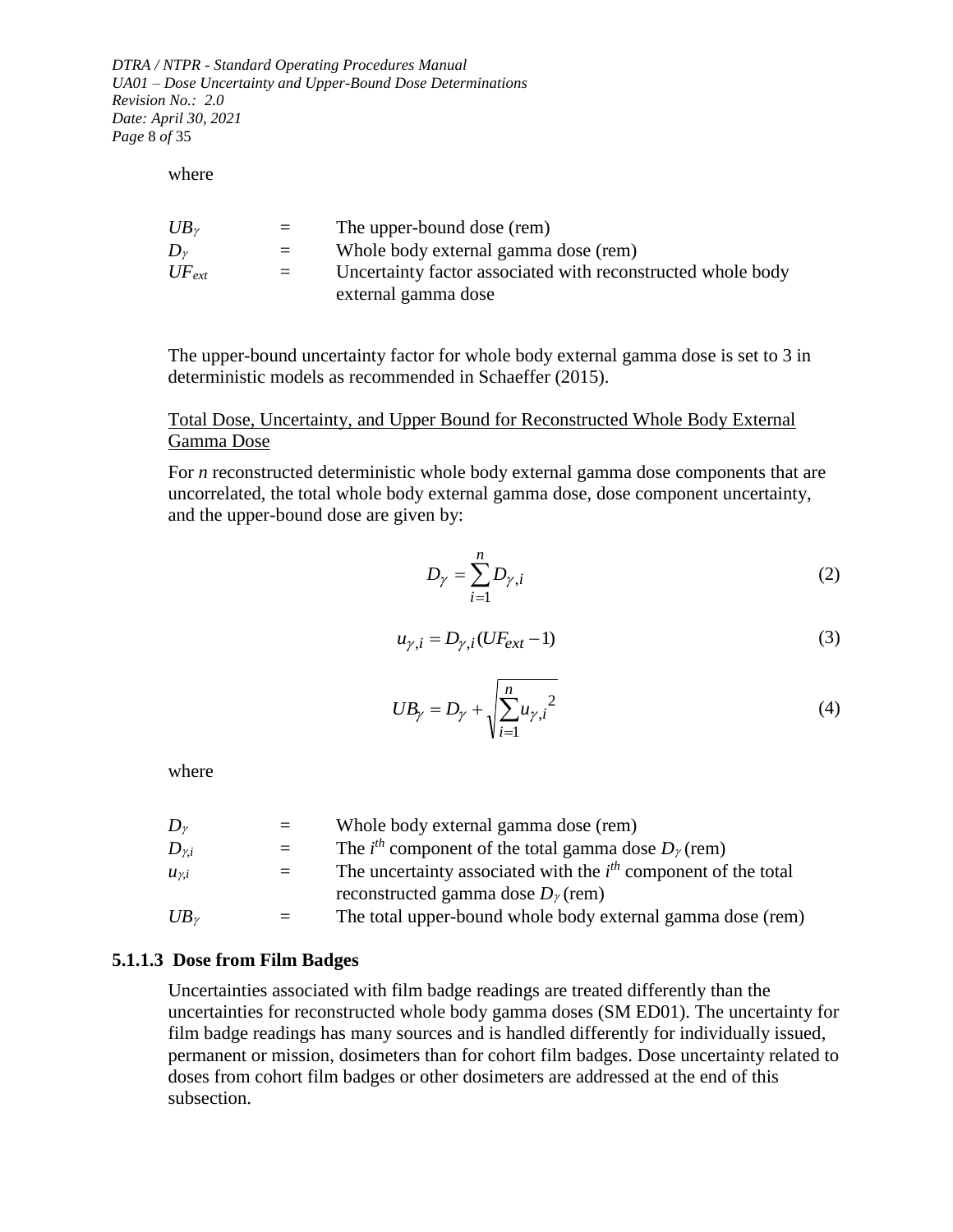*DTRA / NTPR - Standard Operating Procedures Manual UA01 – Dose Uncertainty and Upper-Bound Dose Determinations Revision No.: 2.0 Date: April 30, 2021 Page* 9 *of* 35

> Uncertainties in film badge dosimetry are treated using the guidance contained in the report entitled Film Badge Dosimetry in Atmospheric Nuclear Tests (NRC, 1989). With all dose uncertainty calculations associated with film badges, the total reported mean dose is the officially recorded film badge reading while the upper-bound assessment uses the bias-corrected mean dose, which is derived from recommendations in NRC (1989). The exceptions to this general approach are for Operations BUSTER-JANGLE and TUMBLER-SNAPPER, where the bias correction is greater than the overall uncertainty and the calculated upper-bound dose is less than the reported dose for a given badge. For those operations, the NTPR program considers the recorded film badge reading and the upper bound to be one and the same.

## Sources of Uncertainty in Film Badge Readings

The NTPR program implements three of the four principal types of bias and uncertainty that affect film badge dosimetry results for atmospheric nuclear test participants discussed in NRC (1989). These types of bias and uncertainty are radiological, laboratory, and environmental factors. The fourth source of bias and uncertainty discussed in NRC (1989) is the conversion of film badge (FB) exposure in milliroentgens (mR) to Deep-dose Equivalent (DDE) (USNRC, 2020) in millirem (mrem), which is the dose equivalent from penetrating radiation to soft tissue located at a depth of 10 millimeters in the body and is due to variations in geometries and size and shape of individual badge wearers. NTPR does not consider the bias caused by the FB to DDE conversion but does consider the uncertainty (SAIC, 2006).

In addition to the types of uncertainties associated with bias in film badge results, there are several sources of uncertainty due to film badge handling, administration, and documentation. These non-statistical categories of uncertainty include film badge readings incapable of being properly analyzed during processing for the exposure scenario, or due to film badge damage. The handling of these types of uncertainties is discussed in SM ED01.

In addition to the uncertainties associated with individual film badges, the use of cohort film badges creates additional uncertainty. The additional uncertainty is due to variations in activities and locations that would cause variation in the doses between the badge wearing member of the cohort and others in the cohort (NRC, 2003).

## Uncertainty and Upper Bound for Film Badge Readings

NTPR uses the FBDOSE program (SAIC, 2006) to estimate the component of external gamma dose, uncertainty, and upper-bound dose from film badge readings. The FBDOSE manual has a detailed discussion of how to run the program, enter data, and use the output. An example of an FBDOSE output (FBDOSE.OUT) is given in [Table 1.](#page-9-0) Although specific to Operation BUSTER-JANGLE, the format in the example in [Table 1](#page-9-0) is completely generic.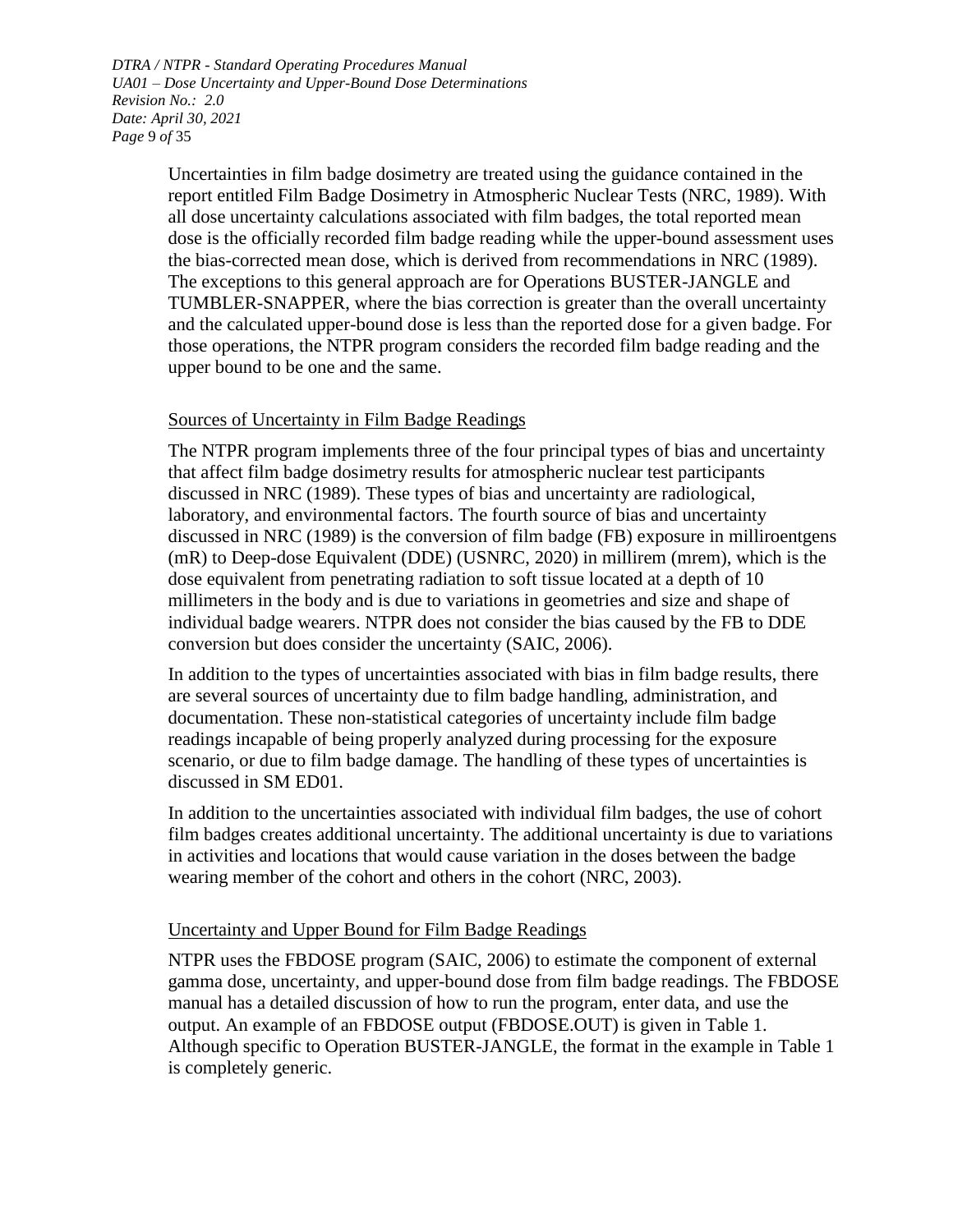*DTRA / NTPR - Standard Operating Procedures Manual UA01 – Dose Uncertainty and Upper-Bound Dose Determinations Revision No.: 2.0 Date: April 30, 2021 Page* 10 *of* 35

<span id="page-9-0"></span>

|                                                    |                                                  |                |         | FILM BADGE DOSE EQUIV |          |                      |           |
|----------------------------------------------------|--------------------------------------------------|----------------|---------|-----------------------|----------|----------------------|-----------|
| FILM BADGE INTERVAL                                | MR                                               | MRADJ          | LOWER   | MEAN                  | UPPER    | UPP90                | EXPL CODE |
| 10 28 51 TO 10 28 51                               | 380                                              | 380            | 221     | 332                   | 498      | 466                  |           |
| 10 28 51 TO 10 28 51                               | $\Omega$                                         | $\overline{0}$ | $\circ$ | $\Omega$              | $\Omega$ |                      | 3         |
| 10 30 51 TO 10 31 51                               | 240                                              | 240            | 139     | 209                   | 314      | 294                  |           |
| 11<br>5 51 TO 11<br>5 51                           | $\Omega$                                         | 20             | $\circ$ | 17                    | 57       | 47                   | 5         |
| 11<br>19 51<br>19 51<br>TO.<br>-11                 | 100                                              | 100            | 52      | 87                    | 145      | 134                  |           |
| 11 29 51<br>29 51<br>11<br>TO.                     | 140                                              | 140            | 77      | 122                   | 192      | 178                  |           |
| 11 30 51 TO 12<br>2 51                             | 320                                              | 320            | 186     | 279                   | 419      | 393                  |           |
| $12 \quad 3 \quad 51 \quad 70 \quad 12$<br>3 51    | 190                                              | 190            | 109     | 166                   | 252      | 235                  |           |
|                                                    |                                                  |                |         |                       |          |                      |           |
| TOTALS FOR FB, FBDE:                               | 1370                                             | 1390           | 903     | 1215                  |          | 1633 (1557 @ 90 PCT) |           |
|                                                    |                                                  |                |         |                       |          |                      |           |
| EXPLANATION CODES: $1 =$ UNIT DOSIMETRY READS ZERO |                                                  |                |         |                       |          |                      |           |
|                                                    | 2 = RECONSTRUCTED ZERO DOSE                      |                |         |                       |          |                      |           |
|                                                    | 3 = NO EXPOSURE POTENTIAL                        |                |         |                       |          |                      |           |
|                                                    | HELD AS ZERO PENDING RESEARCH TO DEFINE EXPOSURE |                |         |                       |          |                      |           |
|                                                    | $5 =$ CONVERTED TO HALF OF MDL                   |                |         |                       |          |                      |           |
|                                                    | $6$ = TOTAL OF MULTIPLE FILM BADGE READINGS      |                |         |                       |          |                      |           |
|                                                    |                                                  |                |         |                       |          |                      |           |

#### **Table 1. Sample Output from FBDOSE Program**

The FBDOSE variable names in the output above are defined as follows:

FILM BADGE INTERVAL – Dates of coverage for each badge as input by the user in MM DD YY format.

MR – Film badge reading (mrem) for each badge and their total sum.

MRADJ –Film badge reading (mrem) adjusted to account for sub-MDL doses and their total sum. In [Table 1,](#page-9-0) the first zero badge was treated as a "definite" zero and the second as a "soft" zero resulting in a dose of 20 mrem, which is half of the minimum detection limit (MDL) of 40 mrem.

LOWER – Lower limit of the 95-percent confidence interval associated with each individual mean dose equivalent and total dose equivalent (mrem). LOWER includes 2.5 percentile of the dose distribution.

MEAN – Central estimate of dose equivalent (mrem) for each exposure and for the total dose equivalent (bias removed).

UPPER – Upper limit of the 95-percent confidence interval associated with each individual mean dose equivalent and total dose equivalent (mrem). UPPER includes 97.5 percentile of the dose distribution.

UPP90 – Upper limit of the 90-percent confidence interval, which brackets the  $5<sup>th</sup>$ to 95th percentile, associated with each individual mean dose equivalent and total dose equivalent (mrem). This value is used for reporting the  $95<sup>th</sup>$  percentile upperbound dose.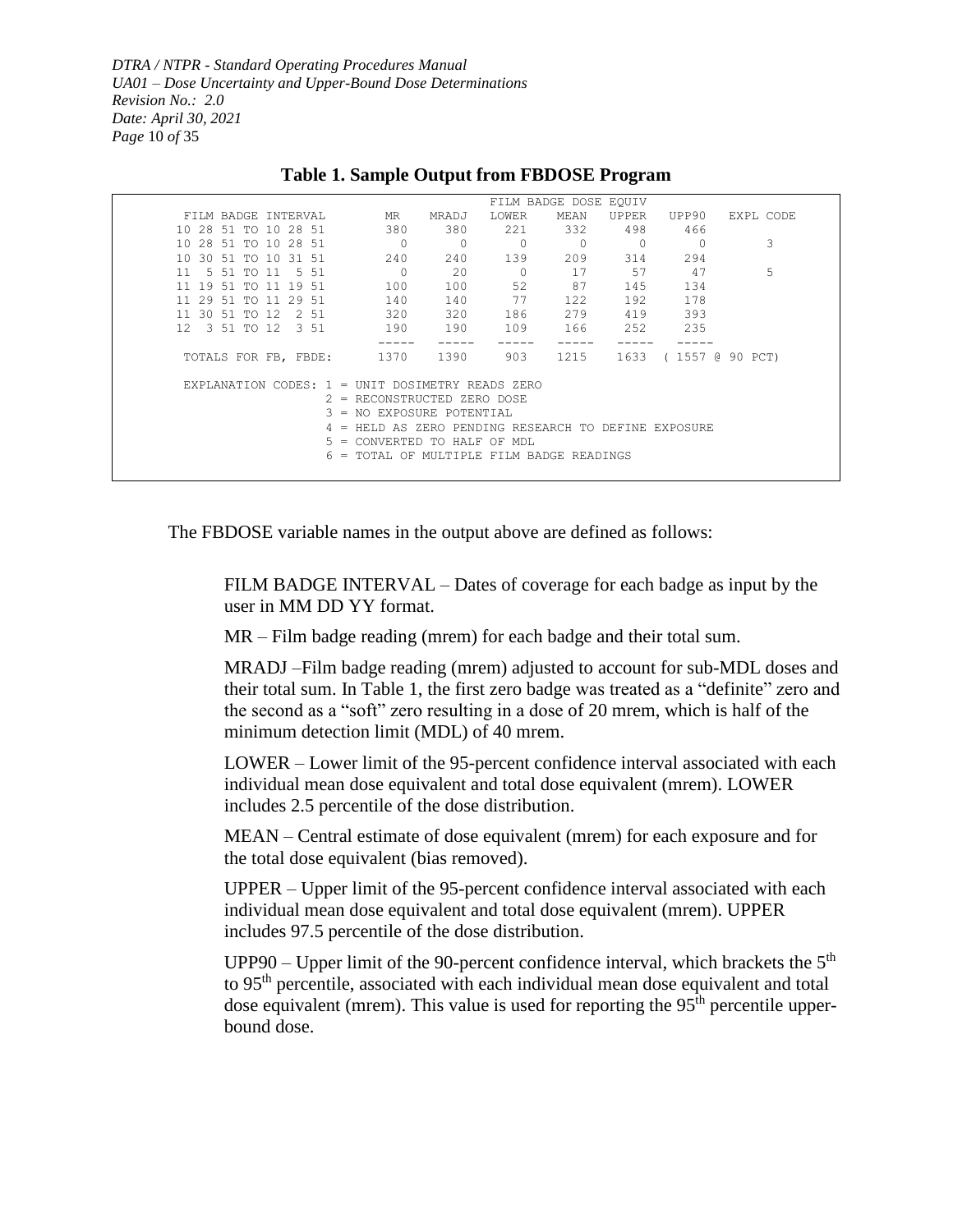*DTRA / NTPR - Standard Operating Procedures Manual UA01 – Dose Uncertainty and Upper-Bound Dose Determinations Revision No.: 2.0 Date: April 30, 2021 Page* 11 *of* 35

> In uncertainty calculations, the analyst uses the total in the MRADJ column shown in [Table 1](#page-9-0) as the total external gamma dose and the total of the UPP90 column as the upperbound 95<sup>th</sup> percentile dose. For external dose involving only film badge readings, upperbound dose and the uncertainty of the film badge dose are given by:

$$
D_{\gamma} = FB_{\gamma} \tag{5}
$$

$$
UB_{FB\gamma} = FB_{UB} \tag{6}
$$

$$
u_{FB\gamma} = FB_{UB} - FB_{MEAN}
$$
\n(7)

where

| $FB\gamma$         |     | The total dose from all film badge dosimetry taken from the total<br>of the MR column of the FBDOSE output (rem) |
|--------------------|-----|------------------------------------------------------------------------------------------------------------------|
| $UB_{FB}$          |     | The upper-bound whole body external gamma dose based only on<br>film badges (rem)                                |
| $FB$ <sub>UB</sub> | $=$ | The upper bound for all film badge dosimetry taken from the<br>UPP90 column of the FBDOSE output (rem)           |
| $u_{FB}$           |     | The uncertainty of the film badge gamma dose (rem)                                                               |
| <b>FBMEAN</b>      | $=$ | The total mean film badge dose adjusted for bias taken from the<br>MEAN column of the FBDOSE output (rem)        |

The uncertainty associated with the total film badge dose,  $u_{FBy}$ , is used to estimate upperbound doses involving a combination of film badge readings and reconstructed whole body external doses.

#### Uncertainty and Upper Bound in Cohort Film Badge Readings

Because cohort badges have a greater degree of uncertainty than individually issued permanent or mission film badges, the FBDOSE-based method of uncertainty analysis should not be used (Kocher, 2004). When using cohort film badges, the mean dose should be calculated using the FBDOSE program the same as above. However, when an external gamma dose is estimated based on the results from one or more film badges worn by other members of a participant's exposure cohort, the external uncertainty factor *UFext* of 3 for reconstructed doses should be applied instead of UPP90. The uncertainty of the estimated dose should be calculated using Equation 3.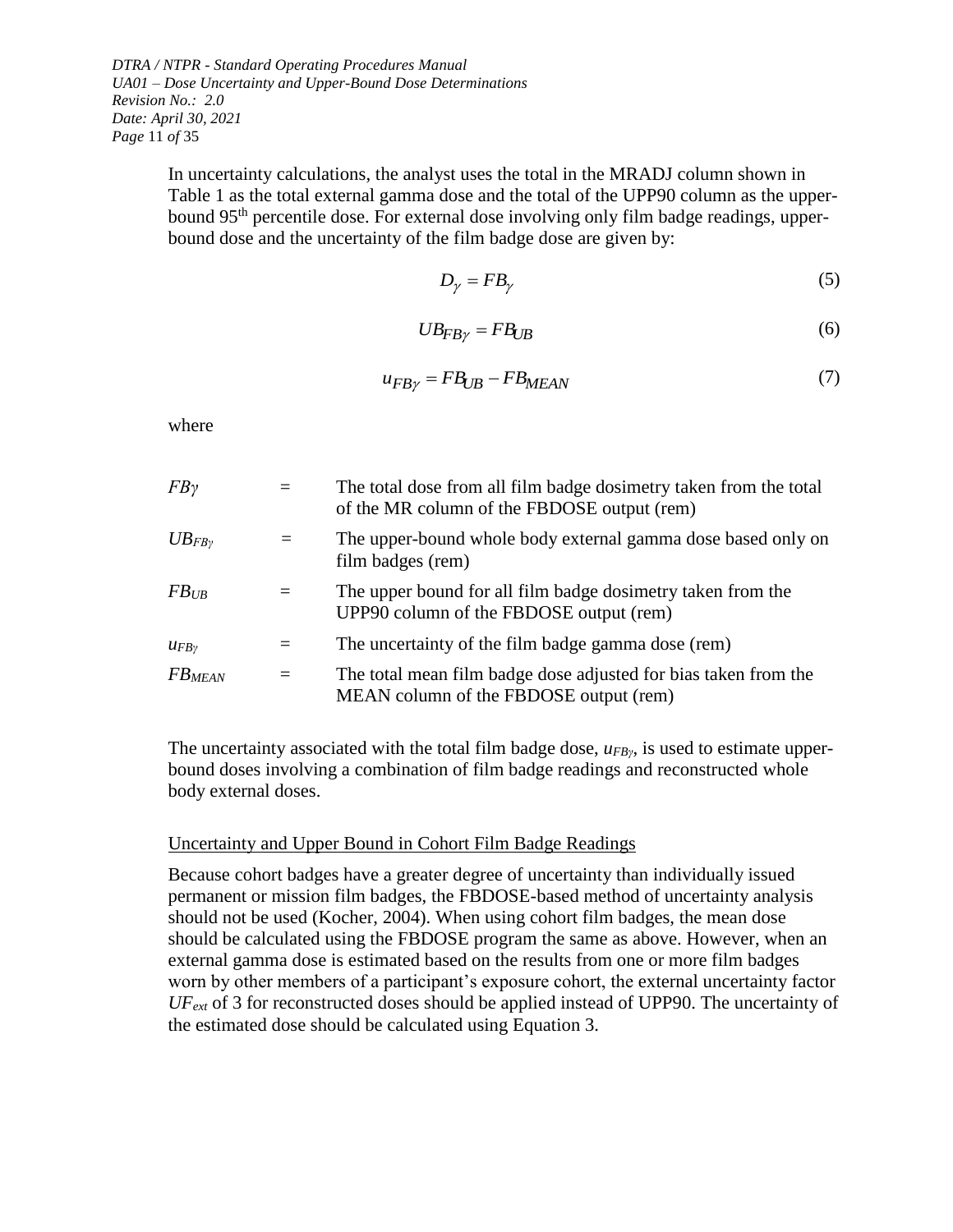*DTRA / NTPR - Standard Operating Procedures Manual UA01 – Dose Uncertainty and Upper-Bound Dose Determinations Revision No.: 2.0 Date: April 30, 2021 Page* 12 *of* 35

#### **5.1.1.4 Combined Reconstructed and Film Badge External Gamma Doses**

The total gamma doses and their associated uncertainties from each of the two categories (reconstructed whole body external gamma and film badge-based) are combined assuming the dose distributions are normal (even though it is likely both tend towards being lognormal or something different entirely). This assumption simplifies the calculations required to generate an upper-bound dose and does not appreciably affect the overall result. As was stated above, what is important to remember is that, if film badges are part of the uncertainty calculation, the reported film badge dose is used for the reported mean total external gamma dose, while the bias-corrected mean dose is used with its associated uncertainty for the upper-bound external gamma dose.

#### Estimate and Upper Bound for Reconstructed Gamma Dose and Film Badge Dose

For *n* reconstructed gamma dose components and film badge results, the total whole body external gamma dose and the upper-bound dose are given by:

$$
D_{\gamma} = \sum_{i=1}^{n} D_{\gamma,i} + FB_{\gamma}
$$
 (8)

$$
UB_{\gamma} = \sum_{i=1}^{n} D_{\gamma,i} + FB_{MEAN} + \sqrt{\sum_{i=1}^{n} u_{\gamma,i}^{2} + u_{FB\gamma}^{2}}
$$
(9)

Note: the uncertainty for the reconstructed doses is given by Equation 3 and the uncertainty for film badge results is given in Equation 6.

#### <span id="page-11-0"></span>**5.1.2 Uncertainties and Upper Bounds in Internal Dose**

Prior to NRC's 2003 recommendations, internal doses were reported using a single point estimate that, based on the high-sided value used for the resuspension factor and other factors, was considered to be equivalent to or greater than the  $95<sup>th</sup>$  percentile. However, the uncertainty in the dose coefficients used to calculate those internal doses was not taken into account. Therefore, it was estimated that all previously reported (upper-bound) internal doses could be low by a factor of 10 or perhaps more. To take these facts into account, an uncertainty factor *UFint* of 10 was selected (Schaeffer, 2015). Because the previously reported "best estimate" doses were still high-sided, it should be understood that those doses are not true means and that the uncertainty factor of 10 is in addition to the already included high-sided parameters underlying that previously reported best estimate dose. An uncertainty factor of 1 is used for incidental ingestion doses since that internal dose calculation represents an upper-bound estimate (SM ID01).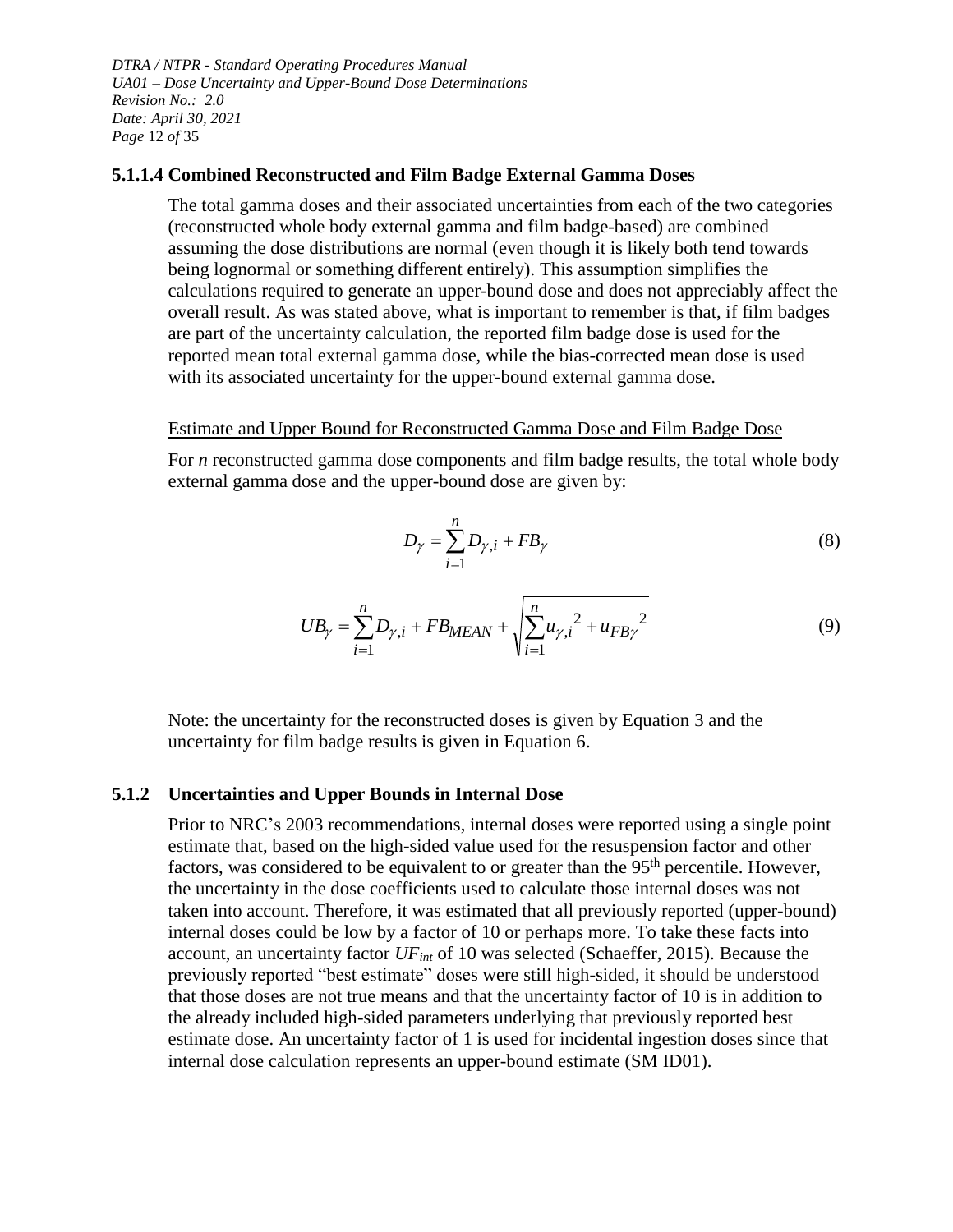*DTRA / NTPR - Standard Operating Procedures Manual UA01 – Dose Uncertainty and Upper-Bound Dose Determinations Revision No.: 2.0 Date: April 30, 2021 Page* 13 *of* 35

> Internal doses, having uncertainties that are not necessarily related to the source or location of the exposure, may be combined assuming all internal component doses are fully correlated. Though it is possible that there is some degree of independence among the component doses, NTPR assumes the component doses are fully correlated, which high-sides the resultant upper-bound doses. An exception is made when combining internal doses based on mission film badges that have different issue and return dates. This exception is discussed below.

#### **5.1.2.1 Reconstructed Internal Dose**

The total and upper-bound doses from intakes by inhalation or ingestion of the combined radionuclides in a mixture produced by alpha particles, or by beta particles plus gamma rays are given by:

$$
D = \sum_{i=1}^{n} D_i \tag{10}
$$

$$
UB = \sum_{i=1}^{n} (UF_{int,i} D_i)
$$
 (11)

where

| D            |     | The total internal dose to a specific organ from all sources of<br>intake (rem)                                                        |
|--------------|-----|----------------------------------------------------------------------------------------------------------------------------------------|
| $D_i$        | $=$ | The $ith$ component of internal dose to a specific organ (rem)                                                                         |
| $UF_{int,i}$ | $=$ | The uncertainty factor for internal doses to a specific organ is<br>assumed to be 10 in deterministic models, except for incidental    |
|              |     | ingestion, and inhalation from blast-resuspended fallout, for which<br>the uncertainty factor is assumed to be 1 because the estimated |
|              |     | doses are estimates of upper-bound doses (see SM ID01)                                                                                 |
| U/B          |     | The upper-bound total internal dose to a specific organ (rem)                                                                          |

#### **5.1.2.2 Additional Uncertainty in Internal Dose from Mission Film Badges with Periods of Coverage Exceeding One Day**

When film badge readings from mission film badges are used to determine internal doses, the estimated total dose is determined in accordance with SM ID01. In addition to the internal dose uncertainty described above, an additional uncertainty is added to the overall uncertainty. The additional mission film badge uncertainty is determined using the difference between the internal dose calculated assuming that the entire dose was received on the film badge issue date and the internal dose assuming the entire dose was received on the film badge return date. The mission film badge uncertainty is combined in quadrature such as in Equation 14 with other independent sources of internal dose. The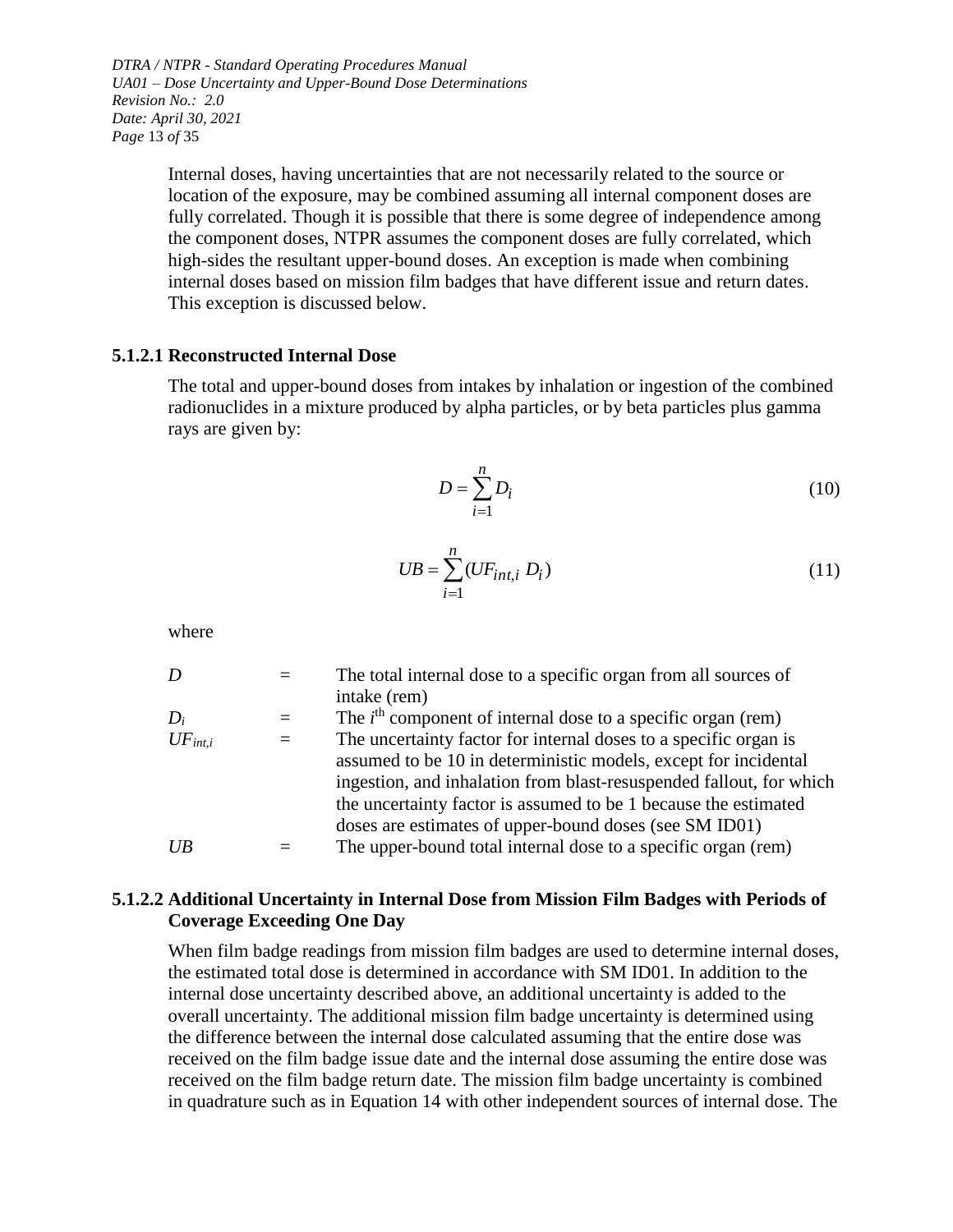*DTRA / NTPR - Standard Operating Procedures Manual UA01 – Dose Uncertainty and Upper-Bound Dose Determinations Revision No.: 2.0 Date: April 30, 2021 Page* 14 *of* 35

> uncertainty of the internal dose determined from mission film badge results, the uncertainty of internal doses based upon reconstructed gamma doses, and the upperbound dose for combined internal doses are given by:

$$
u_{FB} = D_1 - D_2 \tag{12}
$$

$$
u_i = D_i(UF_{int,i} - 1)
$$
\n(13)

$$
UB = D + \sqrt{u_{FB}^2 + \sum_{i=1}^{n} u_i^2}
$$
 (14)

where

| UFR             | The additional uncertainty for an internal dose calculated using     |
|-----------------|----------------------------------------------------------------------|
|                 | mission film badges that have different issue and return dates (rem) |
| $D_1$           | The internal dose calculated using mission film badge readings       |
|                 | assuming all of the dose was received in an 8-hour period on the     |
|                 | date of film badge issue (rem)                                       |
| D <sub>2</sub>  | The internal dose calculated using mission film badge readings       |
|                 | assuming all of the dose was received in an 8-hour period on the     |
|                 | date of film badge return (rem)                                      |
| $\mathcal{U}_i$ | The uncertainty for an internal dose from the $ith$ intake (rem)     |
| UB              | The upper-bound internal dose of combined internal doses and         |
|                 | uncertainties (rem)                                                  |
|                 |                                                                      |

#### <span id="page-13-0"></span>**5.1.3 Uncertainties and Upper Bounds in Skin Dose**

#### **5.1.3.1 Skin Doses from External Sources (Gamma and Beta Shine)**

The uncertainties in skin doses from external gamma and beta shine sources not in contact with the skin are generally assumed to be no greater than the uncertainty in the associated external gamma dose from such an external source. This is due, in part, to the fact that the beta-to-gamma ratios used to relate external gamma dose to beta dose were intended to be high-sided estimates. Thus, most beta shine skin doses are assigned the same uncertainty factor (*UFext*) as their associated gamma skin dose (Schaeffer, 2015), unless otherwise indicated (Barss and Weitz, 2006). Beta shine doses and their accompanying external gamma skin doses are assumed to be fully correlated, as are most doses from a single source exposure location (e.g., multiple disparate periods aboard the same ship are treated as if all of those individual doses are fully correlated). Skin doses may be calculated from reconstructed external gamma doses or film badges readings.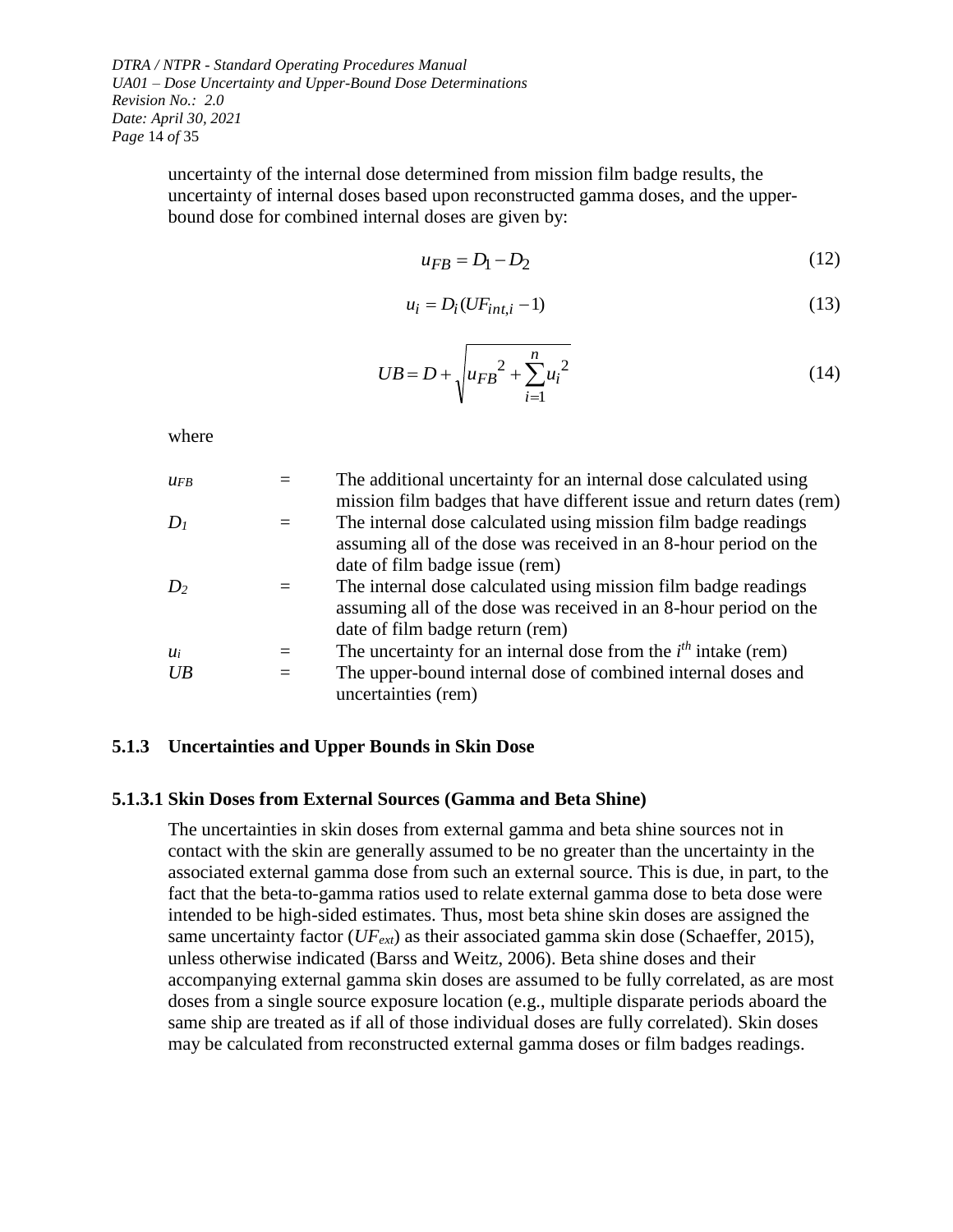*DTRA / NTPR - Standard Operating Procedures Manual UA01 – Dose Uncertainty and Upper-Bound Dose Determinations Revision No.: 2.0 Date: April 30, 2021 Page* 15 *of* 35

## Total Dose, Uncertainty and Upper Bound for Reconstructed Gamma and Beta Shine Skin Dose

The skin dose for *n* reconstructed external gamma doses is based on the reconstructed gamma doses  $(D_{\gamma,i})$ . The estimated beta shine skin dose, total skin dose, the uncertainty of the total skin dose, and the upper bound of the total skin dose are given by:

$$
D_{\beta,i} = D_{\gamma,i} R_{\beta\gamma} \tag{15}
$$

$$
D_{\text{Skin},i} = (D_{\gamma,i} + D_{\beta,i})
$$
\n(16)

$$
D_{Skin} = \sum_{i=1}^{n} D_{Skin,i}
$$
 (17)

$$
u_{\beta\gamma,i} = D_{\text{Skin},i}(UF_{\text{ext}} - 1) \tag{18}
$$

$$
UB_{Skin} = D_{Skin} + \sqrt{\sum_{i=1}^{n} u_{\beta \gamma,i}^2}
$$
 (19)

where

| $D_{\gamma,i}$      |     | The $i^{th}$ component of the gamma skin dose (rem)                  |
|---------------------|-----|----------------------------------------------------------------------|
| $D_{\beta,i}$       | $=$ | The $ith$ correlated corresponding component mean beta skin          |
|                     |     | dose (rem)                                                           |
| $R_{\beta\gamma}$   | $=$ | The beta-gamma ratio used to convert reconstructed whole body        |
|                     |     | external gamma doses to beta shine skin doses                        |
| $D_{Skin,i}$        |     | The $i^{th}$ component of combined beta and gamma skin dose (rem)    |
| $D_{Skin}$          | $=$ | The total skin dose (rem)                                            |
| $u_{\beta\gamma,i}$ | $=$ | The uncertainty associated with the $ith$ component of the beta plus |
|                     |     | gamma reconstructed skin doses (rem)                                 |
| $UB_{Skin}$         |     | The total upper-bound skin dose (rem)                                |
|                     |     |                                                                      |

Note that it is possible to accrue a gamma skin dose without an accompanying beta shine dose, in which case the corresponding beta terms for that particular gamma dose are all zero.

#### **5.1.3.2 Skin Doses Based on Film Badge Readings**

Film badges were often worn in areas affected by fallout or neutron activation and measured the external gamma doses that resulted from exposures to these sources. The beta shine skin dose from accompanying beta radiation, while not directly recorded by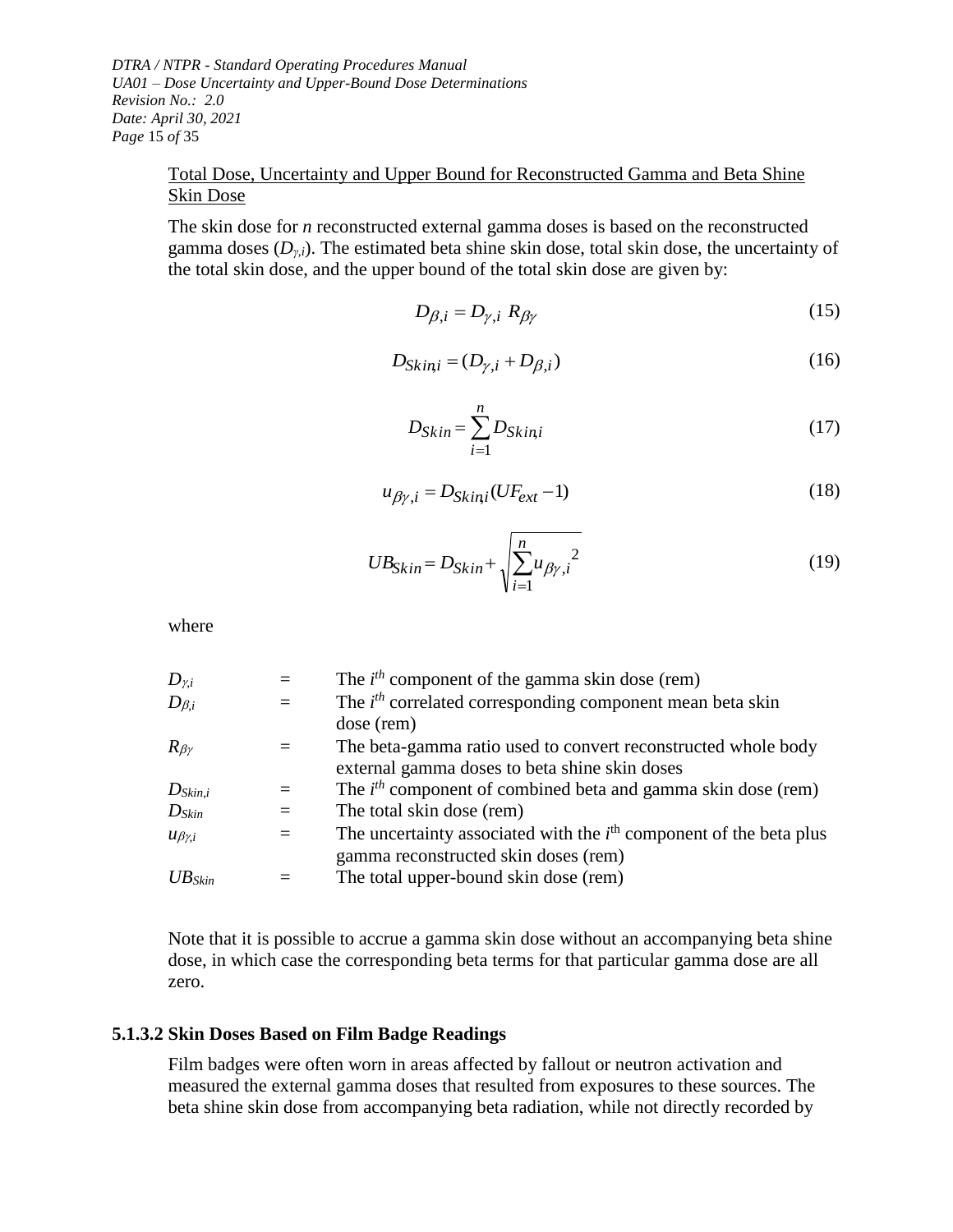*DTRA / NTPR - Standard Operating Procedures Manual UA01 – Dose Uncertainty and Upper-Bound Dose Determinations Revision No.: 2.0 Date: April 30, 2021 Page* 16 *of* 35

> the film badge, can be correlated with the measured gamma dose by means of beta-togamma ratios. In such cases, the upper-bound skin dose is calculated based on the upper bound of the film badge dose. The upper bound of a total beta dose that is based on multiple film badge readings can be calculated by multiplying the ratio of the total mean and total upper-bound film badge doses by the total mean beta dose.

### Reconstructed Gamma and Beta Skin Dose Combined with Film Badge-Derived Skin Dose

If a skin dose is estimated by reconstructed external gamma doses and film badge doses, the total skin dose and the upper bound of the skin dose are given by:

$$
D_{Skin} = \sum_{i=1}^{n} (D_{Skin,i}) + FB_{\gamma}(1 + R_{\beta\gamma})
$$
 (20)

$$
u_{FB\beta\gamma} = (FB_{UB\gamma} - FB_{MEAN})(1 + R_{\beta\gamma})\tag{21}
$$

$$
UB_{Skin} = \sum_{i=1}^{n} D_{Skin,i} + FB_{MEAN}(1 + R_{\beta\gamma}) + \sqrt{\sum_{i=1}^{n} u_{\beta\gamma,i}^{2} + u_{FB\beta\gamma}^{2}}
$$
(22)

where

$$
u_{FB\beta\gamma} = \text{The uncertainty of the skin dose determined from film badge} \text{doses (rem)}
$$

The same formula can be used for the combined beta and gamma skin dose that is based only on film badge results by setting the other variables to zero.

#### **5.1.3.3 Skin Contamination Dose**

Skin contamination doses were not routinely reported prior to the NRC recommendations of 2003. Thus, a methodology (and accompanying uncertainty analysis) has been developed to address that need (SM ED04). The uncertainties in the doses associated with skin contamination range from a factor of 4 up to a maximum of slightly less than 18 (Schaeffer, 2015), depending on the location of the skin cancer site (Apostoaei and Kocher, 2010). All skin contamination doses can be assumed to be fully correlated. Though it is possible that there is some degree of independence among the component doses, NTPR assumes the component doses are fully correlated.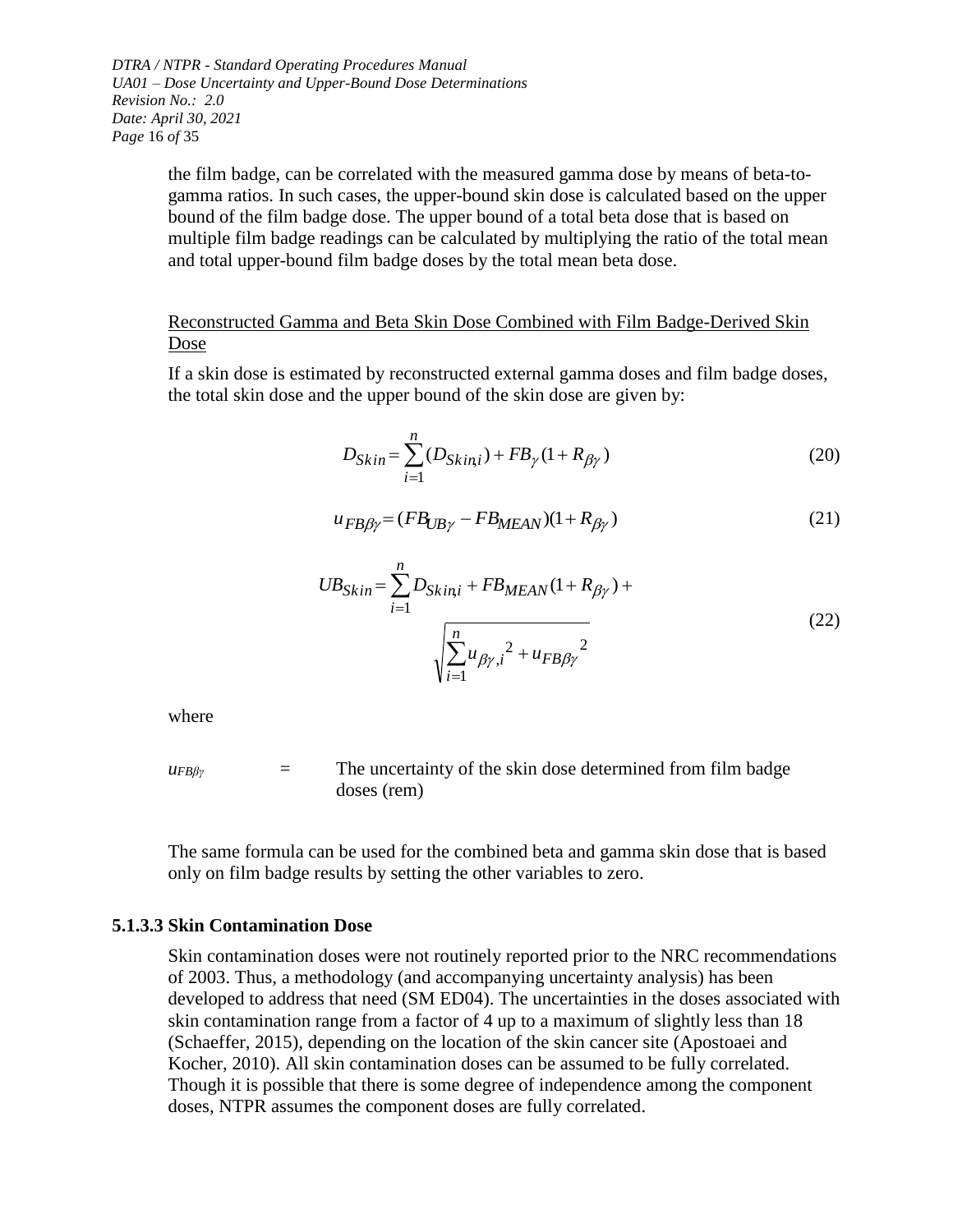*DTRA / NTPR - Standard Operating Procedures Manual UA01 – Dose Uncertainty and Upper-Bound Dose Determinations Revision No.: 2.0 Date: April 30, 2021 Page* 17 *of* 35

> The total skin contamination dose is simply the sum of all the component skin contamination doses and the total upper-bound skin contamination dose is the sum of all the component upper-bound skin contamination doses. Each component of the skin contamination dose (descending and resuspended) has its own uncertainty. For *n* sources of skin contamination, the total skin contamination dose and the upper-bound skin contamination dose are given by:

$$
D_{SC} = \sum_{i=1}^{n} D_{SC,i}
$$
 (23)

$$
UB_{SC} = \sum_{i=1}^{n} (UF_{SC,i} D_{SC,i})
$$
 (24)

where

| $D_{SC}$    | $=$ $-$  | Total skin contamination dose from all sources of contamination      |
|-------------|----------|----------------------------------------------------------------------|
|             |          | (rem)                                                                |
| $D_{SC,i}$  | $=$ $-$  | The $ith$ component skin contamination dose (rem)                    |
| $UF_{SC,i}$ | $\equiv$ | Uncertainty factor associated with the $ith$ skin contamination dose |
| $UB_{SC}$   | $=$      | Upper-bound total skin contamination dose (rem)                      |

#### **5.1.3.4 Combined Skin Dose**

The total skin dose is the sum of the component skin doses. As with the external gamma doses, the dose distribution associated with each category of uncertainty is assumed to be normal. The uncertainties would be combined in quadrature and the upper bound would be the sum of the mean doses and the combined uncertainties.

#### <span id="page-16-0"></span>**5.2 Probabilistic Method**

The alternative approach for treating uncertainties is the probabilistic or Monte Carlo method. In a Monte Carlo simulation, each input parameter is considered as a random variable whose value is determined by randomly sampling from its assigned probability distribution. These distributions reflect the variability and uncertainties in the values of the associated input parameters. The collection of sampled values, one per input parameter, defines a "scenario." An output quantity, such as an external or internal dose, is then computed for each scenario using an algorithm that models the relevant physical and biological processes; this calculation constitutes one "history." By repeating this procedure for many histories, a distribution of output values is accumulated. Analysis of the output distribution yields statistical parameters such as its mean, standard deviation, and percentiles, all of which increasingly represent their corresponding "true" population values as the number of histories increases. Monte Carlo methods can become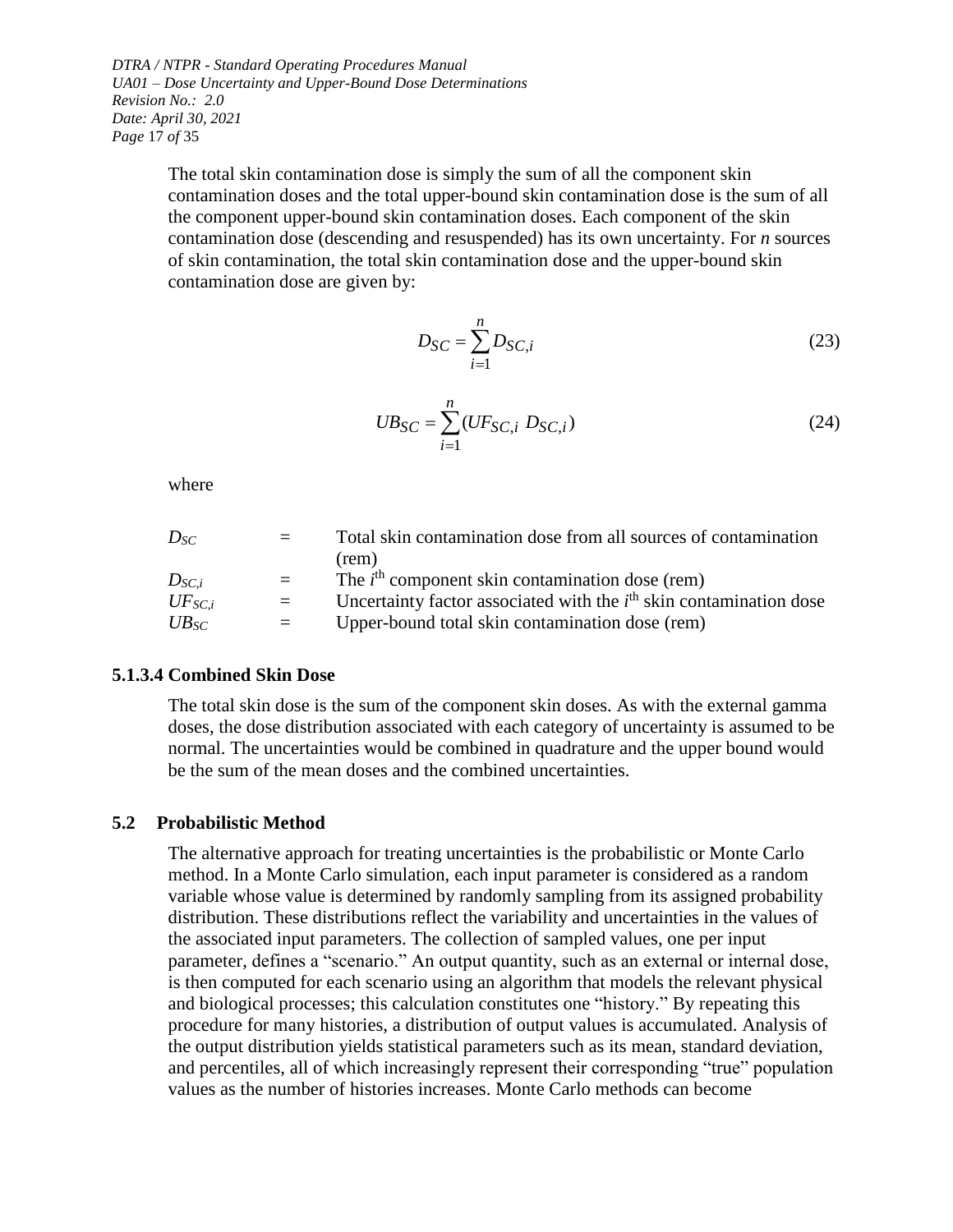*DTRA / NTPR - Standard Operating Procedures Manual UA01 – Dose Uncertainty and Upper-Bound Dose Determinations Revision No.: 2.0 Date: April 30, 2021 Page* 18 *of* 35

> computationally intensive if the algorithm is complex and the number of histories is large.

As indicated, the probabilistic method requires that the uncertainties of input parameters be represented as probability distributions. However, not all input parameters require such formal representations. It is obviously unnecessary to develop uncertainty distributions for input parameters that have virtually no uncertainty – an arrival or departure date confirmed by ship's logs, travel orders, flight manifests, morning reports and/or muster logs can be considered to have little or no uncertainty unless there are conflicts in such documentation. (The formal probability distributions in such cases are sharply peaked delta functions). Other input parameters, while uncertain, may have negligible impact on dose and likewise do not require the development of distributions. For example, a participant's arrival date at a test site may be uncertain, but this uncertainty is not important if it is known that he arrived before the first fallout event at a previously uncontaminated location. Thus, the first task in the application of the probabilistic method to dose reconstruction is to screen all input parameters to identify those which warrant the formal development of uncertainty distributions.

The next task is to develop or acquire the requisite parameter uncertainty distributions. Much of the remainder of this section and Attachment 2 are devoted to this topic. Once accomplished, the parameter distributions are input to a computer program which contains the Monte Carlo sampling logic. The program selects values of a parameter from its assigned distribution as it executes the iterative Monte Carlo algorithm to generate the output distributions of external and internal doses. A typical probabilistic dose reconstruction is based on 10,000 histories, each involving the random sampling of multiple input parameter distributions. The  $95<sup>th</sup>$  percentiles of the output dose distributions, representing the doses accrued by at least 95 percent of the exposed population—personnel involved in similar activities—are taken as the respective upper bounds.

The following two subsections focus on uncertainty modeling of parameters associated with external and internal doses, respectively. The probabilistic methodology has not yet been extended to neutron doses and beta skin/eye doses.

## <span id="page-17-0"></span>**5.2.1 Uncertainties in External Dose**

Input parameters for external dose models may be categorized as operational parameters that define a participant's location, movement, and habitat, and environmental parameters that characterize the radiation environment in his vicinity. The modeling of uncertainties for parameters of both types is discussed below.

## **5.2.1.1 Operational Parameters**

#### Site Arrival/Departure Dates/Times

Dates of arrival and departure from test sites are generally well known. If an uncertainty exists in one of these dates that may impact the reconstructed doses, each of the candidate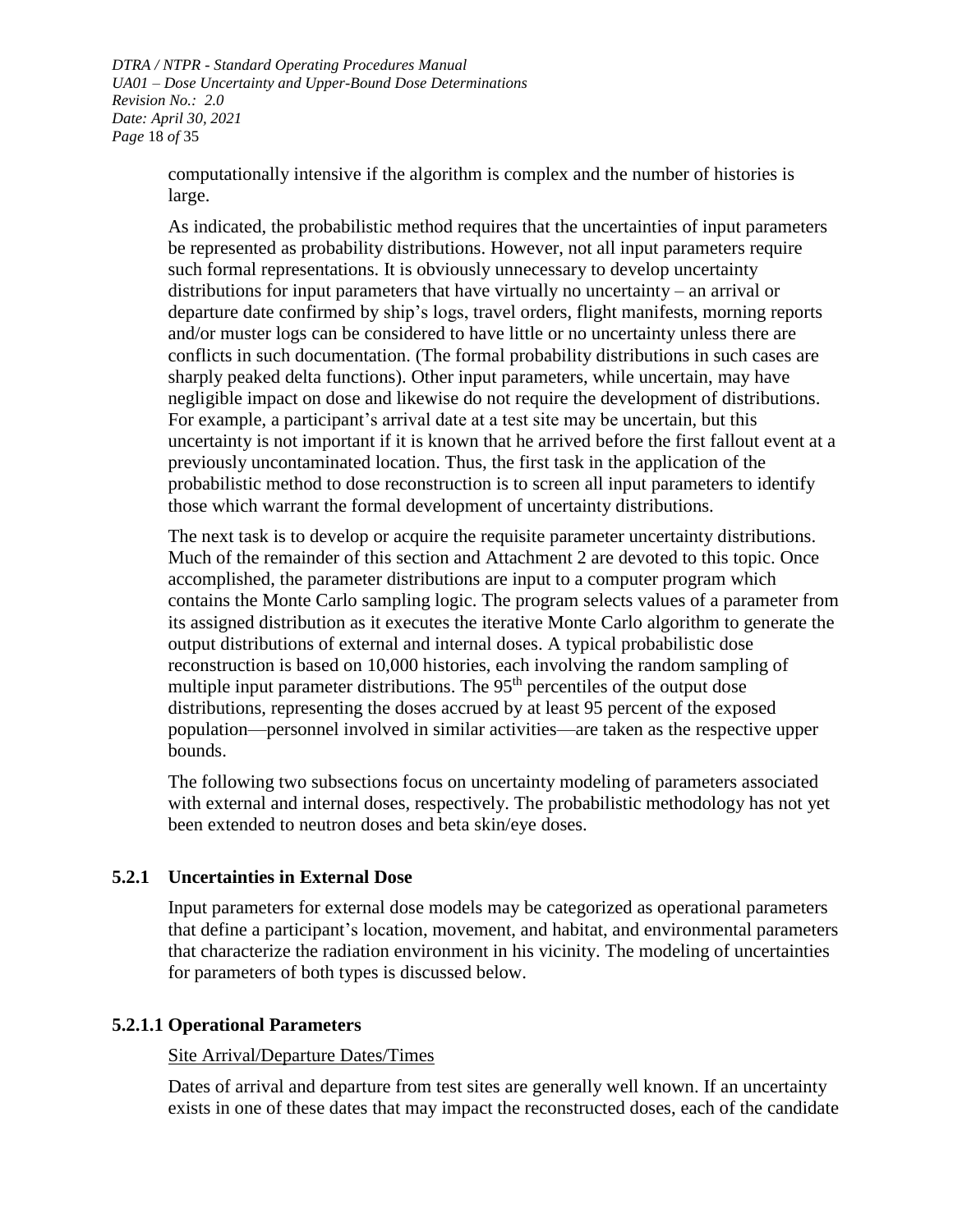*DTRA / NTPR - Standard Operating Procedures Manual UA01 – Dose Uncertainty and Upper-Bound Dose Determinations Revision No.: 2.0 Date: April 30, 2021 Page* 19 *of* 35

> dates may be assigned a probability that reflects the likelihood it is the correct date. For arrival date, in light of the remarks made above, this will be required for only if the participant arrived at a previously contaminated location and/or after the first fallout event. As examples, if it is known that a participant arrived at a test site no earlier than May 5 and no later than May 25, in the absence of any other information a uniform distribution covering the inclusive period May 5–25 can be used. If a morning report indicates that he departed on July 25 but travel orders list a departure date of July 28, and the documentation is considered equally authoritative, each of those dates could be assigned a probability of 0.5 and his departure date treated stochastically.

> Arrival and departure times are usually less well known than the dates, but they generally have a proportionally smaller impact on reconstructed dose. Time may be important if a radiologically significant event, such as an abrupt, intense period of fallout, occurred on the day of arrival or departure, for which the participant may or may not have been present depending on the timing of his arrival or departure. In cases where the arrival/departure time may be important, that parameter can be modeled as uniform over some interval if all times within that interval are considered equally likely, or with a nonuniform distribution if some times are thought to be more likely than others.

#### Film Badge Issue/Return Dates/Times

There are frequently inconsistencies in film badge issue and/or return dates entered in the dosimetric record. As a common example, the dosimetry record of a participant issued a sequence of badges states that he turned in his first badge a number of days after receiving his second. If taken literally, this implies that he had two badges in the interim, whereas documented radiation safety procedures indicate that badge turn-in and receipt occurred concurrently. Apparent discrepancies of this type are usually resolved in deterministic assessments by assuming the actual turn-in date of the first badge coincides with the issue date of the second. While this may be a likely scenario, it is still possible that the dates in the dosimetry record are correct. In a probabilistic assessment, the turn-in date can be treated as a random variable to be selected on the basis of probabilities assigned to the two dates.

The time of a film badge exchange is usually unknown. In the unlikely event that this time impacts a dose reconstruction, it can be treated as a random variable in a manner similar to that discussed above regarding arrival and departure times.

#### Maneuver Characteristics

Maneuvers frequently were conducted at the Nevada Test Site (NTS) in conjunction with nuclear detonations. These events are characterized by parameters such as start times, march rates, distances of closest approach to radioactive objects or sites, and linger times at critical locations. The uncertainties of these and similar continuous parameters can be modeled using probability distribution functions (pdfs) of the forms discussed in Weitz et al. (2009). For example, the uncertainty in rate of march toward an objective can be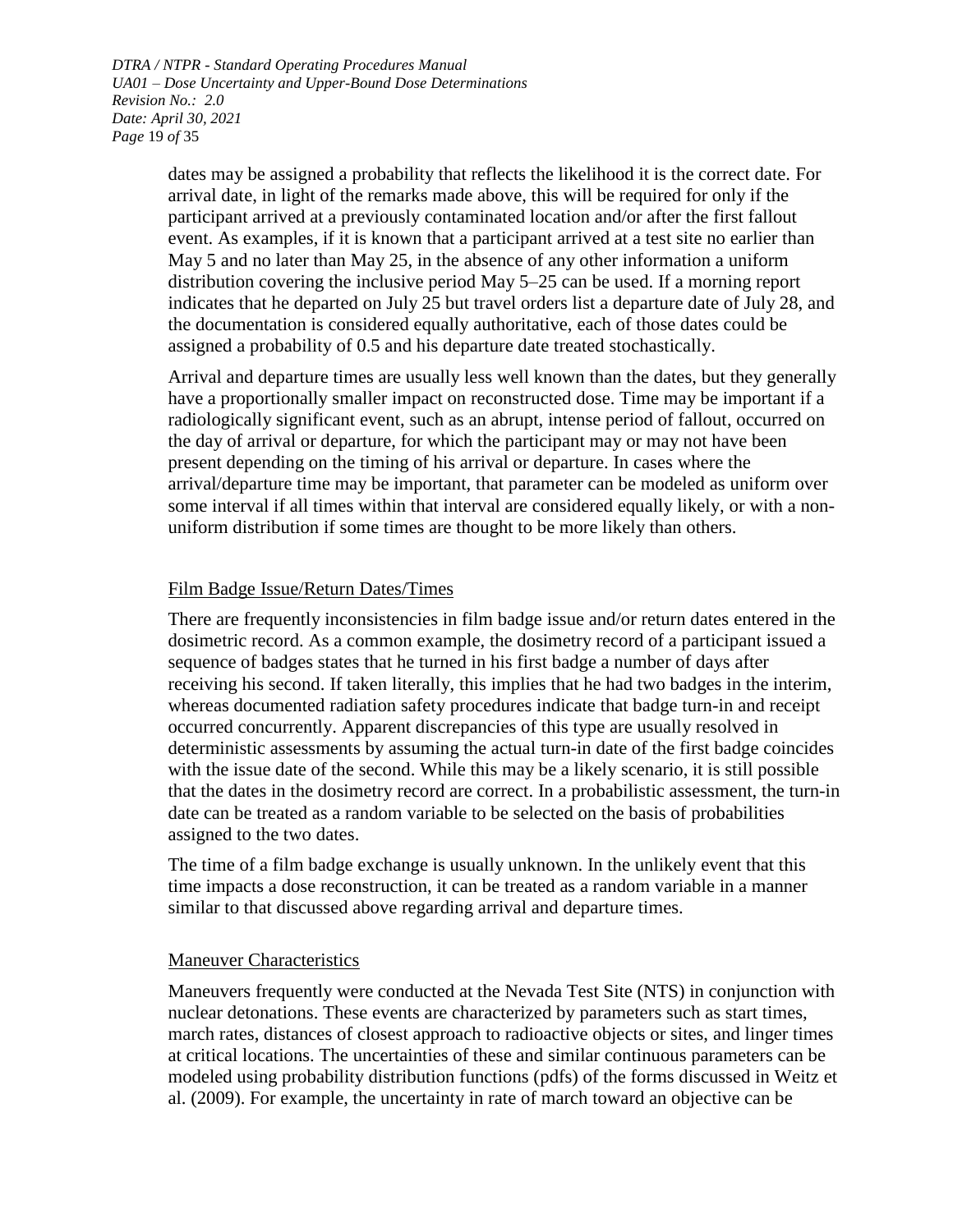*DTRA / NTPR - Standard Operating Procedures Manual UA01 – Dose Uncertainty and Upper-Bound Dose Determinations Revision No.: 2.0 Date: April 30, 2021 Page* 20 *of* 35

> represented by a triangular distribution whose defining characteristics (minimum, most likely, and maximum march speeds) are assigned in consideration of the distance, known duration times, weather, and type of terrain traversed. Discrete probability distributions may also be relevant. If it is known that, of 1000 Marines who took part in a maneuver, 700 followed path A to an objective and 300 followed path B, the reasonable pdf for cases where this parameter is unknown would have two discrete outcomes: path A with probability 0.7 and path B with probability 0.3.

#### Fraction of Time Spent Outside

The fraction of time a participant spent outside versus inside while in a fallout field impacted his external dose because buildings and other structures provide partial shielding to the outside environment. Lacking specific statistical data on this parameter for an individual or a cohort, a triangular distribution is recommended. Factors such as the participant's job, the weather, the availability of outdoor recreational facilities, and veteran-provided information, are considered in assigning the distribution's defining values of minimum, most likely, and maximum fraction of time outdoors. Standard Method ED02 lists default values of the input parameters used in external dose estimations.

#### Structural Occupancy

The types of structures a participant occupied while not outside impacted his dose because structures of different types provide varying degrees of protection from radiation (see discuss of structural shielding below). It was common for personnel stationed on one of the residence islands in the Pacific Proving Ground (PPG) to work in wood-framed buildings and billet in tents. If, while indoors, a participant spent the majority of his time in one or the other of these two structures, a relevant input parameter is the fraction of his indoor time he spent in a tent (versus in a building). If specific statistical information on this parameter for an individual or cohort is not available, a triangular distribution is recommended. Factors such as job responsibilities, shift hours, and building type are considered in assigning the distribution's defining values of minimum, most likely, and maximum fraction of time inside a tent. ED02 lists default values of the input parameters used in external dose estimations.

#### **5.2.1.2 Environmental Parameters**

#### Film Badge Results

The uncertainty in undamaged film badge exposure readings is modeled by a lognormal distribution (NRC, 1989), which defined two quantities—the measurement bias *B* and the  $95<sup>th</sup>$  percentile uncertainty factor *K*. As the name implies, *B* is the estimated systematic error or bias introduced into the measurement process by, for example, an error in film calibration, pre-issue exposure to radiation of the film, or fogging of the film due to heat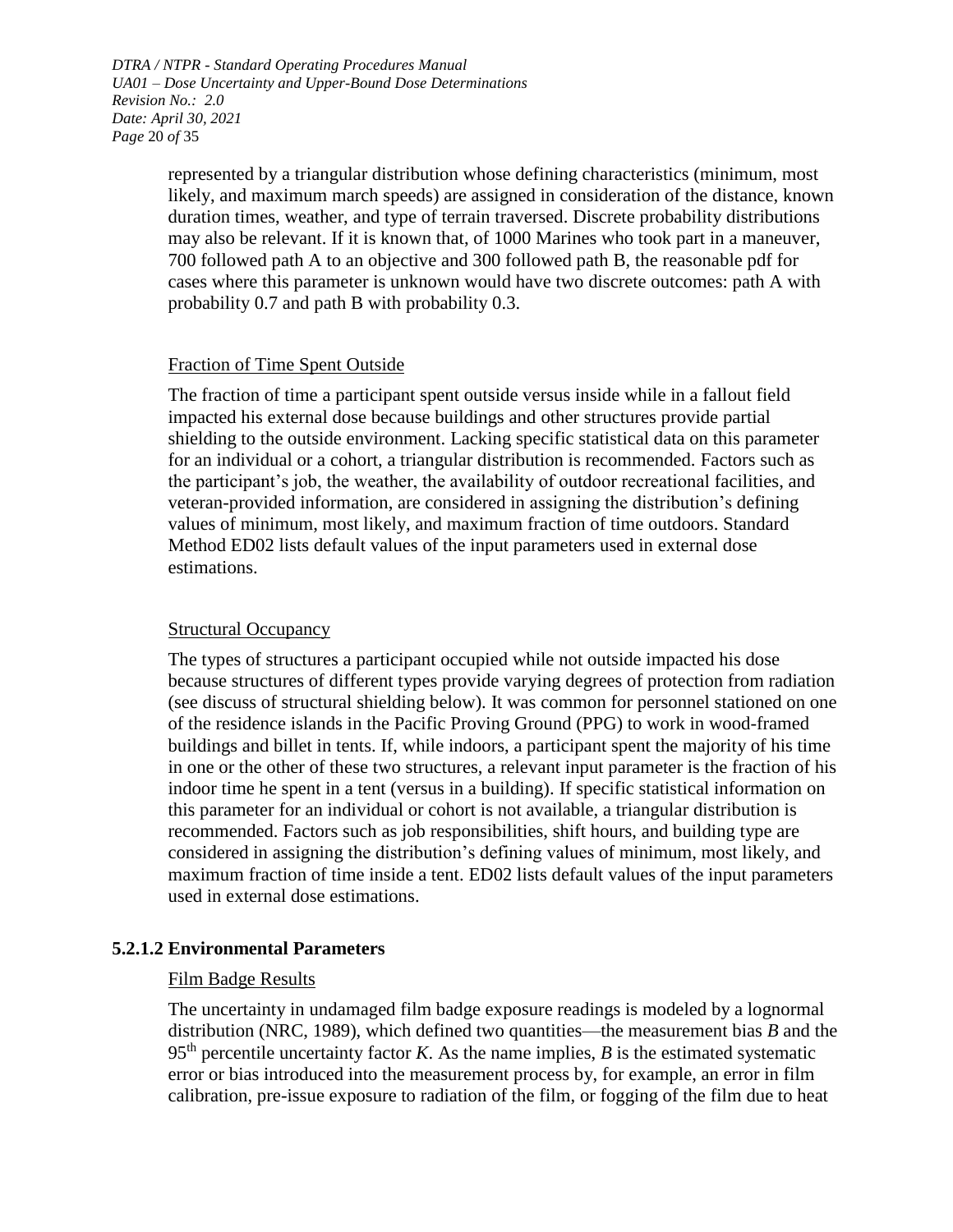*DTRA / NTPR - Standard Operating Procedures Manual UA01 – Dose Uncertainty and Upper-Bound Dose Determinations Revision No.: 2.0 Date: April 30, 2021 Page* 21 *of* 35

> and/or humidity. The parameter  $K$  is a measure of the random error characterized by a lognormal distribution, and is related to the geometric standard deviation (*GSD*) as follows:

$$
K = GSD1.645
$$
 (25)

The usefulness of this parameterization lies in the fact that there is only a 5-percent probability that the true exposure associated with a film badge-measured exposure *E*—the film badge reading—is greater than *K∙E/B*. Estimates of *B* and *K*, by nuclear test series, are provided in NRC (1989). From these, the geometric mean  $GM = E/B$  and  $GSD = K^{1/1.645}$  are determined and the lognormal distribution representing the uncertainty in a film badge reading is thereby defined. The resulting distributions can be combined with the distributions for other dose components to produce an overall dose distribution and associated parameters (mean and upper bound). If a film badge dose is assessed as being from a damaged film badge, then the corresponding dose and uncertainty distribution should be estimated by reconstruction using the methodology provided in Section 5.2.1.1 above (also see SM ED01).

#### Radiation Intensity Reading Data

The uncertainty in intensity reading data represents the overall error in intensity readings collected using survey meters or similar instruments, then processed and recorded in data logs and other documentation. These errors resulted mainly from inherent instrument precision, calibration error, instrument drift, operator bias, data processing tools, and data recording errors. Based on previous modeling efforts, it is recommended that the uncertainty in intensity reading data be modeled as a normal distribution with an uncertainty factor of 1.5 to 2, as indicated in [Table 2.](#page-21-0) This uncertainty factor, defined as the ratio of the 95<sup>th</sup> percentile to the mean of the normally distributed intensity reading data, is a dimensionless quantity to be used as a multiplier on the estimated central value of the intensity reading data.

#### Use of Iso-Intensity Contour Maps

When using measurements or iso-intensity maps to estimate point values in time and space (location), the related uncertainty comprises two components. The first component is the uncertainty from errors in the intensity reading data (see source of uncertainty from radiation intensity reading data discussed above) and uncertainty introduced when maps are created from a discrete and often sparse set of point observation measurement data. The second component is the additional uncertainty that arises when an estimate is made at any point on a map by interpolation (or in some cases by extrapolation) from an iso-intensity contour map. In addition, when assessing the radiation environment for atmospheric nuclear test participants, information on the reliability of data collection and processing is often lacking and adds to the overall uncertainty from modeling the radiation environment.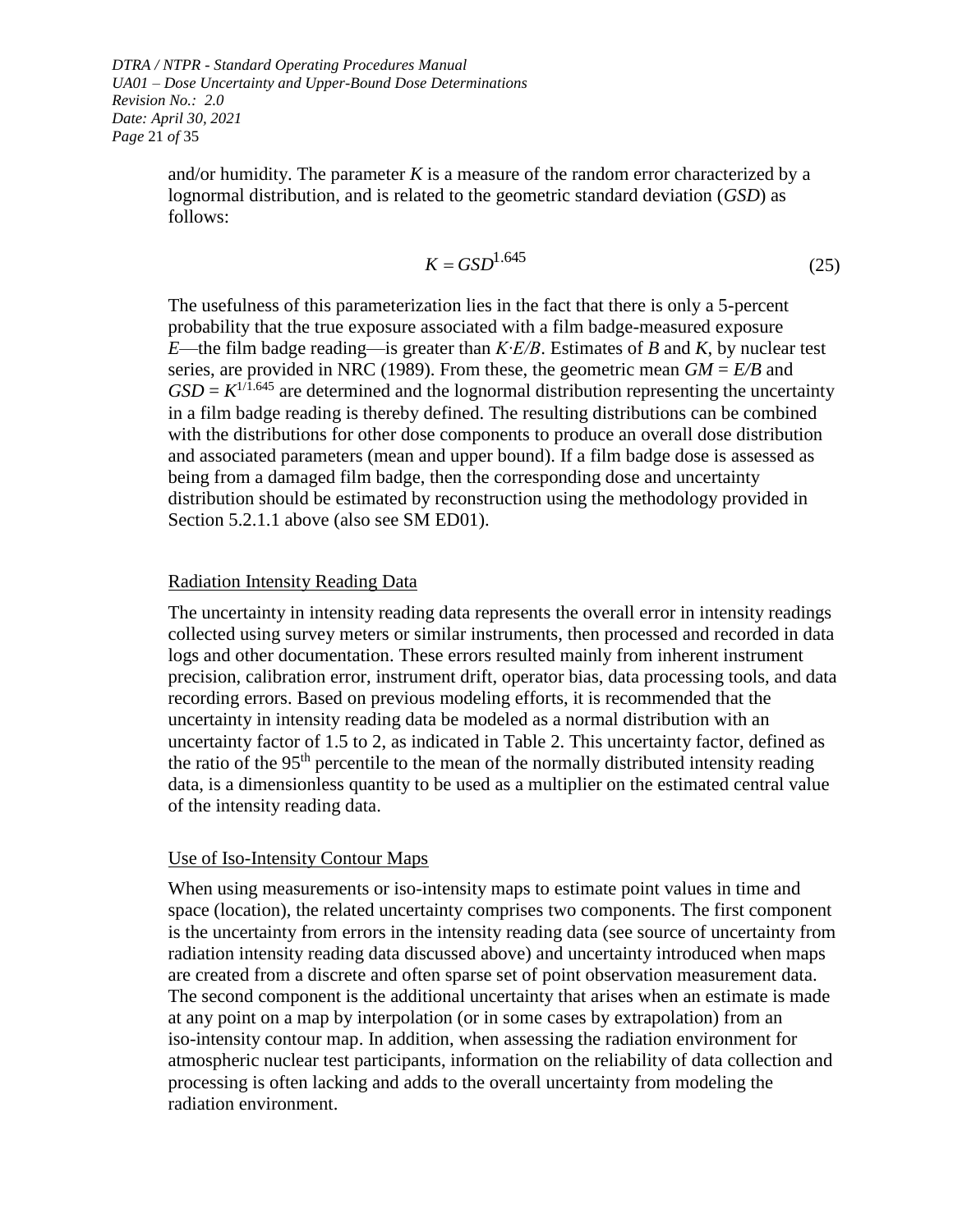*DTRA / NTPR - Standard Operating Procedures Manual UA01 – Dose Uncertainty and Upper-Bound Dose Determinations Revision No.: 2.0 Date: April 30, 2021 Page* 22 *of* 35

| <b>Source of Uncertainty</b>                                                                                                                                                                                 | <b>Uncertainty Factor*</b> | <b>Distribution</b>      | <b>Note</b>                                                                                     |
|--------------------------------------------------------------------------------------------------------------------------------------------------------------------------------------------------------------|----------------------------|--------------------------|-------------------------------------------------------------------------------------------------|
| Instrument precision,<br>calibration and operator<br>error (this is applicable<br>when no interpolation is<br>carried out, i.e., where a<br>measurement was<br>recorded at the location of<br>interest)      | $1.5 - 2$                  | Normal                   | Location and time<br>known                                                                      |
| With additional<br>uncertainty due to<br>contouring scatter point<br>data                                                                                                                                    | $2 - 3$ †                  | Lognormal/<br>triangular | Lognormal most<br>adequate for intensity<br>distributions around<br>and not far away from<br>GZ |
| With additional<br>uncertainty due to using<br>contour maps to determine<br>point estimates by<br>interpolation (factor is<br>higher when location and<br>time of measurements are<br>unknown or inaccurate) | $3 - 5$ †                  | Lognormal/<br>triangular | Lognormal most<br>adequate for intensity<br>distributions around<br>and not far away from<br>GZ |
| Additional uncertainty due<br>to using contour maps to<br>determine point estimates<br>by extrapolation                                                                                                      | $5 - 10$ <sup>†</sup>      | Lognormal/<br>triangular | Lognormal most<br>adequate for intensity<br>distributions around<br>and not far away from<br>GZ |
| Extrapolation with high<br>uncertainty from all other<br>sources and surrogate data<br>are used                                                                                                              | $10 - 15$ *                | Lognormal/<br>triangular | Lognormal most<br>adequate for intensity<br>distributions around<br>and not far away from<br>GZ |

## <span id="page-21-0"></span>**Table 2. Proposed Ranges of Uncertainty Factors for Estimating Point Values Using Measured Intensities and Iso-Intensity Contour Maps**

The 95-percent uncertainty factor (UF) is the ratio of the 95<sup>th</sup> percentile to the central estimate of the distribution, which in most cases is the median, mean, or geometric mean (e.g., lognormal distributions).

† Combined uncertainty factors, which include instrument and operator error and all antecedent uncertainty sources.

‡ When surrogate data are used, estimates are presumed to be made by extrapolation, e.g., as when using processed intensity data from a neighboring ship or island.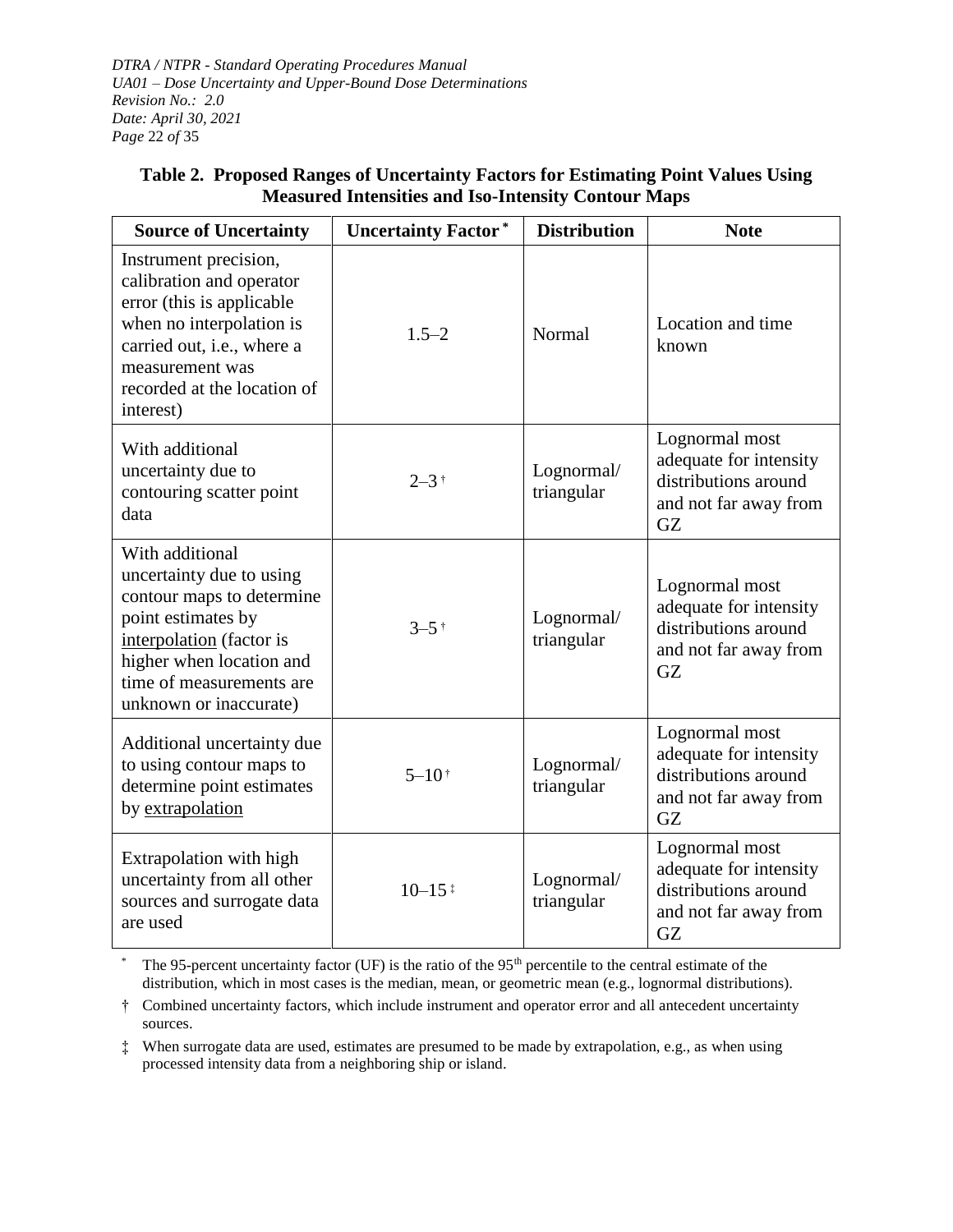*DTRA / NTPR - Standard Operating Procedures Manual UA01 – Dose Uncertainty and Upper-Bound Dose Determinations Revision No.: 2.0 Date: April 30, 2021 Page* 23 *of* 35

> The guidelines in [Table 2](#page-21-0) provide ranges of uncertainty factors and types of distributions that are based on the various sources of uncertainties and their cumulative effects (Chehata, 2009). The uncertainty factor, defined as the ratio of the  $95<sup>th</sup>$  percentile to the central estimate of the variable distribution, is a dimensionless quantity to be used as a multiplier on the estimated central value of the radiation intensity. The selection of an uncertainty factor within the suggested ranges should be based on knowledge of the reliability of the documentation and the methods used to produce the supporting iso-intensity map.

#### Non-Uniformity of Intensity

A model of the time-dependent, area-averaged outdoor intensity on each of the residence islands at PPG is well established for each fallout event. The outdoor intensity as a function of location on the island undoubtedly varied about this average, and at the locations occupied by a participant (e.g., at his work site, in his billet area, at a recreational area) may have been greater or less than the average. This uncertainty in the site-to-site variation in intensity on the residence islands is characterized with a lognormal distribution having a geometric mean of 1.0 and a geometric standard deviation of 1.5 as provided in SM ED02 and in Weitz et al. (2009).

For ships that received fallout from a nuclear test, the area-averaged topside intensity was frequently documented in deck logs, in operational reports, or an average intensity can reasonably be inferred from intensity readings reported on nearby ships or land masses. The variability of intensity with topside location contributes to the uncertainty in the external dose of an individual crewman who may have manned a topside workstation where the intensity differed significantly from the average. When calculating doses probabilistically the algorithm available in Weitz (2009a) is recommended for estimating the distributions of gamma intensities on the weather decks of fallout-contaminated ships with appropriate user-supplied values of the input parameters to generate ship-specific distributions of topside intensity.

#### Intensity Decay Rate

The radiation intensity in a fallout contaminated area will decrease with time due to radiological decay and weathering. As discussed in SM ID01 shot-specific, timedependent radiological decay functions can be obtained directly from the FIIDOS software (Raine et al., 2007). The primary uncertainty in the FIIDOS-derived decay functions is the degree to which radiochemistry data based on cloud samples are representative of the radionuclide mix that was deposited and remained on the ground at any given location. That is, how much fractionation took place during the deposition process and thereafter due to weathering. Inherent in the FIIDOS database is the assumption that no fractionation, other than removal of noble gases, occurred during and after deposition. A rigorous study of fractionation has not yet been performed.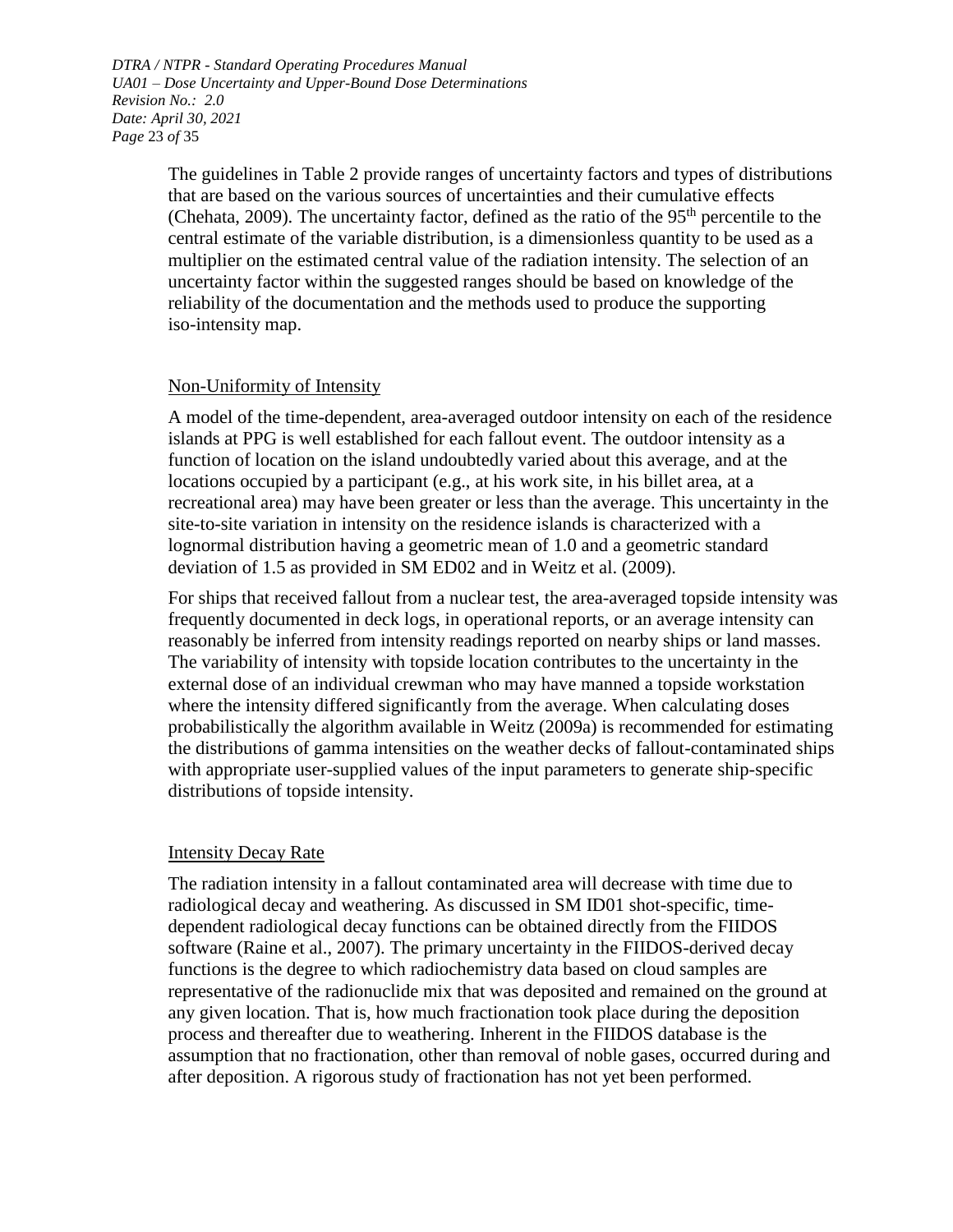*DTRA / NTPR - Standard Operating Procedures Manual UA01 – Dose Uncertainty and Upper-Bound Dose Determinations Revision No.: 2.0 Date: April 30, 2021 Page* 24 *of* 35

> Lacking that, an empirical model of the uncertainty in decay rate was developed and is recommended for NTPR assessments. In that model, the FIIDOS decay functions are multiplied by a time-dependent error factor  $(t/t_0)^a$ , where exponent *a* is drawn from an appropriate normal distribution. Justification and details of this model are provided in Weitz et al. (2009). Parameters of the distribution for *a* are provided in SM ED02.

## Structural Shielding

The protection factor *PF* of a land-based structure, such as a building or tent, is defined as the quotient of the free-field radiation intensity outside the structure and the free-field radiation intensity inside the structure. Thus, it is a measure of the radiological protection provided by that structure. When performing probabilistic dose reconstructions for landbased personnel, the uncertainty in *PF* is characterized using both the physical properties of that structure (e.g., its width, length, type of construction material) and on the random location within the structure where an individual can be positioned. The algorithm for developing structure-specific *PF* uncertainty distributions is provided in Weitz (2014) and is recommended as general procedure.

The shielding factor *SF* for ships is defined as the ratio of intensity at some below-deck location to the average topside intensity above the head of the exposed individual. The shielding factor depends on the characteristics of the ship, i.e., maximum width (beam), length, number of decks, deck height, and decking thickness, and on one's position within the ship (which deck and location on that deck). Uncertainties or variability in all these parameters are reflected collectively in the uncertainty distribution of *SF*. The algorithm described in Weitz (2009b) is recommended to calculate ship- and deckspecific shielding factor distributions from contaminants deposited on weather deck surfaces.

## Film Badge Conversion Factor

The film badge conversion factor  $(F_B)$  is the ratio of dose recorded on a properly worn film badge to free-in-air integrated intensity. This factor, which accounts for body shielding of the film badge to gamma radiation, has been assigned the deterministic values of 0.7 for the standing position in a planar fallout field and 1.0 for one facing the source of radiation (e.g., a contaminated aircraft during an examination). However, the uncertainty in this parameter is expected to be relatively small and to contribute negligibly to the overall uncertainty in dose. For this reason, uncertainty distributions for *F<sup>B</sup>* have not yet been developed.

## <span id="page-23-0"></span>**5.2.2 Uncertainties in Internal Dose Models**

Internal doses from inhalation and ingestion intakes of fallout and of neutron-activated soil and dust are evaluated in probabilistic assessments with the equations given in SM ID01. The input parameters for these internal dose models may be categorized as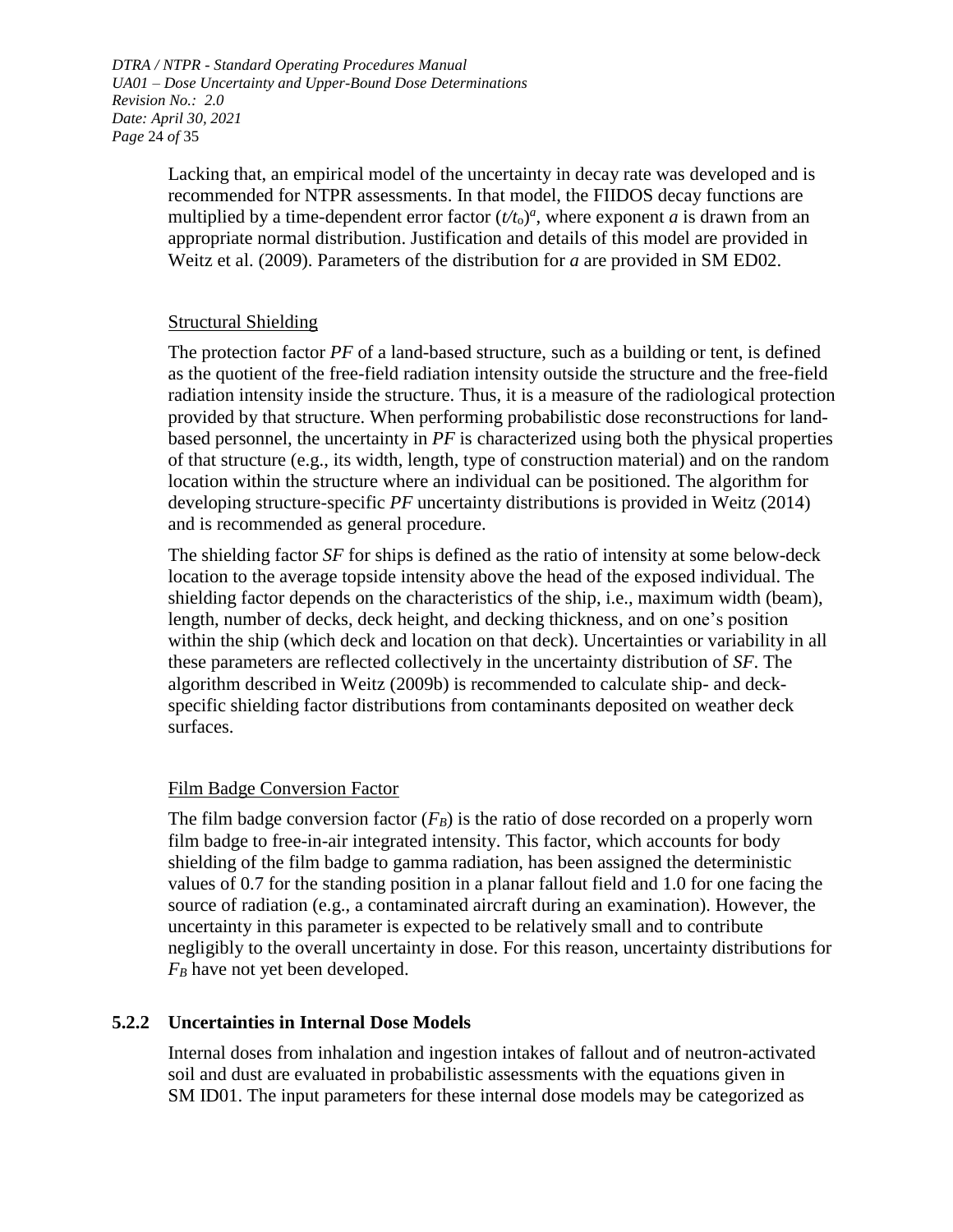*DTRA / NTPR - Standard Operating Procedures Manual UA01 – Dose Uncertainty and Upper-Bound Dose Determinations Revision No.: 2.0 Date: April 30, 2021 Page* 25 *of* 35

> environmental parameters that characterize the contaminant environment and biokinetic parameters that relate the contaminant environment to human intake and organ dose. Techniques for quantifying the uncertainties for parameters of both types are discussed below.

### **5.2.2.1 Contaminant Environment**

#### Activity Fractions of Descending Fallout Particles

Internal dose from inhalation of descending fallout depends on the amount of activity fallout particles contain and the concentration in air of particles that can be inhaled. Particle size and activity are correlated, and as described in Weitz (2009c) these correlations are expressed as activity fractions. An activity fraction is defined as the fraction of total activity that is carried by particles with sizes within a specific range.

For probabilistic dose assessments, the activity fractions *AF*1, *AF*2, and *AF*<sup>3</sup> are calculated for the particle aerodynamic diameter in three size classes—1, 2, and 3. These activity fractions are calculated as described in SM ID01 using the parameters  $AF_{100}$ ,  $f_1$  and  $f_2$ , where  $AF_{100}$  is the fraction of total activity carried by all particles with diameters less than 100  $\mu$ m, and  $f_1$  and  $f_2$  are the fractions of  $AF_{100}$  that are attributable to particles in size Class 1 and Class 2, respectively.

For a given fallout event, values of the parameters  $AF_{100}$ ,  $f_1$ , and  $f_2$  are randomly sampled from their assigned triangular distributions. A distribution for the fraction of  $AF_{100}$  that is attributable to particles in size Class 3 is generated using the quantity  $(1 - f_1 - f_2)$ . The distribution for  $AF_{100}$  is shot-specific, and those for  $f_1$  and  $f_2$  are generic. The minimum, most likely, and maximum values for these uncertainty distributions are provided in Weitz (2009c) and are summarized in SM ID01.

#### Deposition Velocity

Internal dose from inhalation of descending fallout is inversely related to the velocities at which fallout particles descend to the ground (deposition velocities), as seen in SM ID01. Three such velocities,  $V_1$ ,  $V_2$ , and  $V_3$ , one for each of the size classes specified above, have been modeled for use in probabilistic analyses. The uncertainty distributions assigned to these deposition velocities are log-triangular with the parameters given in Weitz (2009c) and in SM ID01.

#### Gamma Source Modification Factor

Ratios of surface activity density to intensity (Ci m<sup>-2</sup> per R h<sup>-1</sup>), generated with the FIIDOS code for infinite plane sources, are used in internal dose calculations to estimate airborne activity concentrations based on intensity measurements. The Gamma Source Modification Factor (*GSMF*) corrects for the fact that the contaminated surface was not infinite in spatial extent, as assumed in the FIIDOS calculations. For land-based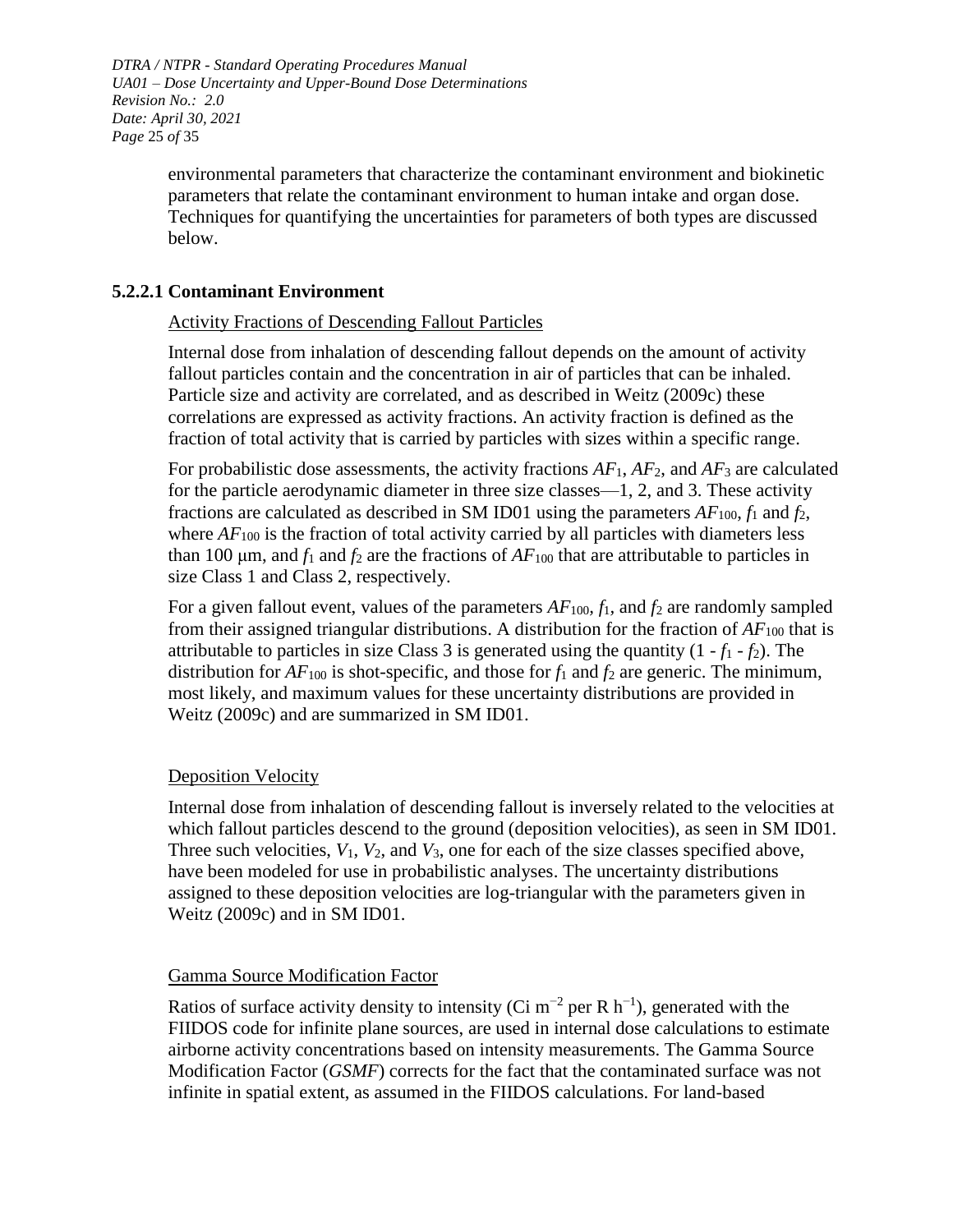*DTRA / NTPR - Standard Operating Procedures Manual UA01 – Dose Uncertainty and Upper-Bound Dose Determinations Revision No.: 2.0 Date: April 30, 2021 Page* 26 *of* 35

> applications, the area of fallout deposition was generally large enough that the correction is insignificant. Thus, for exposures to fallout on land, *GSMF* is set equal to 1.

> However, for shipboard exposure scenarios, the contaminated area was limited to the weather deck of the ship and the correction is necessary. Weitz (2010) discusses the formulation of *GSMF* for probabilistic assessments of shipboard exposures and provides Mathcad-based programs for generating ship-specific distributions for aircraft carriers, ships with elliptical shapes and superstructure.

#### Activity Density-to-Intensity (FIIDOS) Ratios

The discussion above on *GSMF* focuses on how to adjust the value of the FIIDOSgenerated surface activity density-to-intensity ratios to account for finite source size. There is an underlying uncertainty in the FIIDOS ratios themselves, independent of source size. A major contributor to this uncertainty is fractionation, which has not yet been taken into account. Quantification of this uncertainty is a subject for future study.

#### Resuspension Factor

The resuspension factor  $K$  (m<sup>-1</sup>), defined as the ratio of air activity concentration in Ci m<sup>-3</sup> to surface activity density in Ci m<sup>-2</sup>, is an important input parameter in the calculations of internal dose from resuspended fallout (SM ID01). For a probabilistic analysis, the time-dependent expression given in SM ID01 is used for resuspension due to typical land-based activities. It is recommended that the uncertainty associated with this parameter be estimated for each history by multiplying each calculated value of *K* by a factor randomly selected from a lognormal distribution with a geometric mean of 1.0 and a geometric standard deviation of 4.05. This distribution, discussed in Weitz et al. (2009) is based on the results of a study reported in Anspaugh et al. (2002).

For blast-driven resuspension of fallout, different resuspension factors are based upon a non-time dependent value of *K* with a log-normal distribution that depend on proximity to the blast and the size of the blast. The blast-driven resuspension of fallout resuspension factors for the blast-wave region and the thermal-pulse (formerly precursor) region can be found in SM ID01.

## **5.2.2.2 Biokinetic Parameters**

#### Breathing Rate

Physiological parameters related to ventilation influence the volume and rate of air inhaled and the proportions entering through the nose and mouth, thus affecting the amount of radioactive particles and gases inhaled, their penetration into the respiratory tract, and the quantities deposited.

Breathing characteristics and respiratory parameters vary among individuals because they are largely a function of age and body size, level of physical activity, state of health of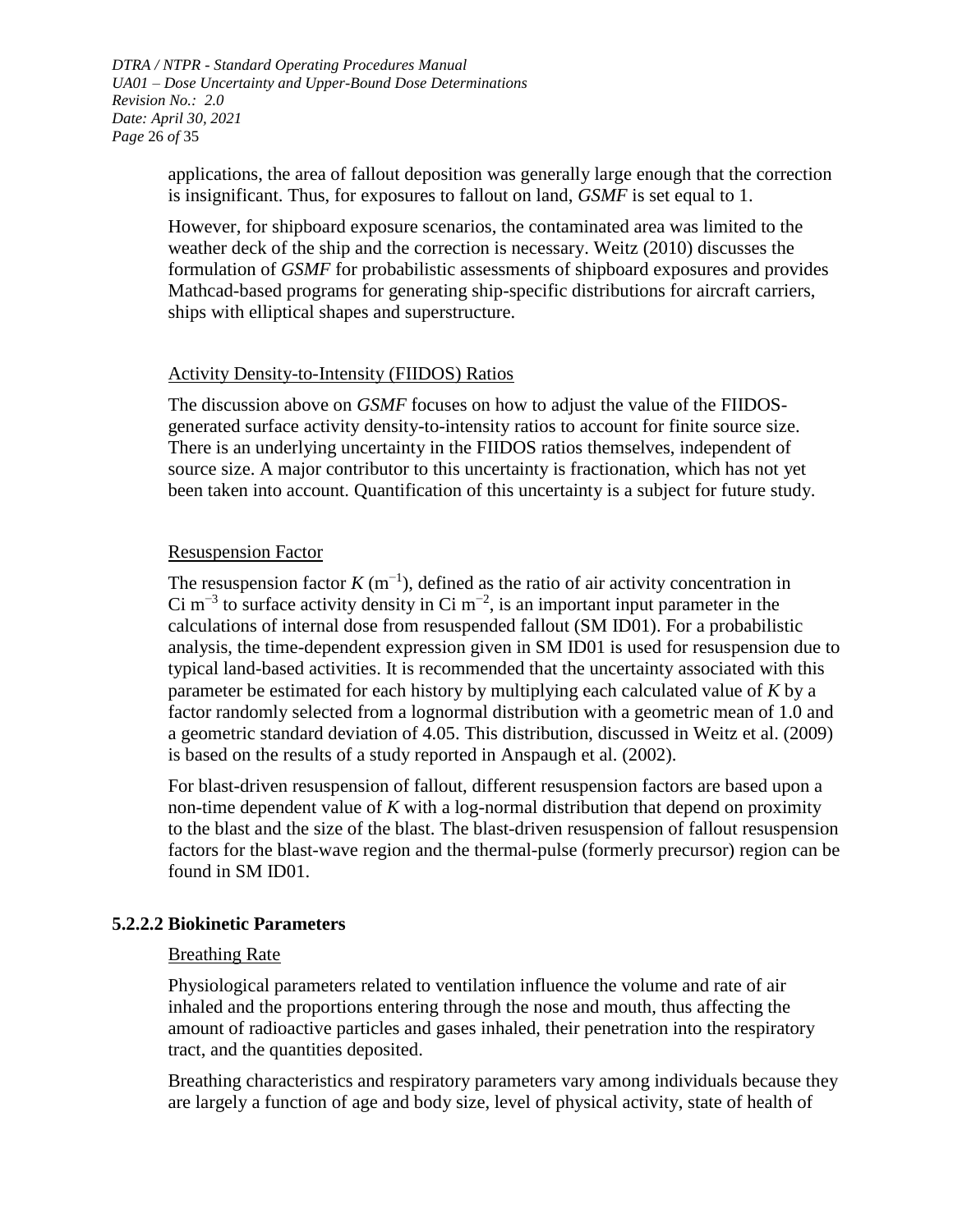*DTRA / NTPR - Standard Operating Procedures Manual UA01 – Dose Uncertainty and Upper-Bound Dose Determinations Revision No.: 2.0 Date: April 30, 2021 Page* 27 *of* 35

> the respiratory tract, and if the individual is a smoker. The distribution of breathing rates appropriate for nuclear test participants developed in Weitz et al. (2009), is recommended for performing probabilistic analyses of internal dose. This distribution is triangular with the defining values of minimum, most likely, and maximum breathing rates given in SM ID01.

## Respiratory Tract Deposition Fractions

Respiratory tract deposition fractions are defined as the fractions of inhaled particles in a given size class that deposit in a defined portion of the human respiratory tract. For use in the NTPR probabilistic methodology, deposition fractions for two regions are defined, the posterior extra-thoracic  $(ET_2)$  region and thoracic (TH) airway (bronchial, bronchiolar, and alveolar-interstitial regions). Particles are described by the same classes—1, 2, and 3—as those for activity fractions. Characterizations of deposition fractions of particle size classes for use as modifying factors are described in SM ID01 and are designated in Mathcad implementations as  $R_1$ ,  $R_2$ , and  $R_3$  for particles that deposit in the thoracic region, and as  $NR_1$ ,  $NR_2$ , and  $NR_3$  for particles that deposit in  $ET_2$ . These characterizations are derived in McKenzie-Carter and Stiver (2009). The values and distributions of these modifying factors, are provided in SM ID01. These multiplicative parameters are used only in descending fallout scenarios (SM ID01).

#### Dose Conversion Factors

Dose conversion factors (*DCF*s) are used in NTPR dose reconstructions for the assessment of doses accrued from internally deposited radionuclides by the inhalation and ingestion pathways. Specific applications to the reconstruction of internal doses resulting from the inhalation of resuspended and descending fallout are given in SM ID01.

The uncertainties in inhalation and ingestion *DCF*s are incorporated into the NTPR modeling by multiplying the unbiased *DCF*s—discussed in SM ID01—by lognormal distributions. For these lognormal distributions, the geometric means are set equal to 1.0 and the geometric standard deviations are assigned such that the ratios of the  $95<sup>th</sup>$ percentiles to their geometric means are 30 (equivalent to *GSD* = 7.91) for alpha *DCF*s and 10 (*GSD* = 4.05) for beta-plus-gamma *DCF*s (Weitz et al.; 2009; Kocher et al., 2009). These parameters are also provided in SM ID01.

#### Incidental Ingestion

A pathway considered in the case studies of land-based units is incidental ingestion, a chronic type of exposure that involves the daily intake of relatively small quantities of contaminated soil and dust. The sources of the ingested contamination include direct contact with airborne soil and dust due to walking, vehicular traffic, and wind-driven lofting of contaminated particles in areas where military personnel were temporarily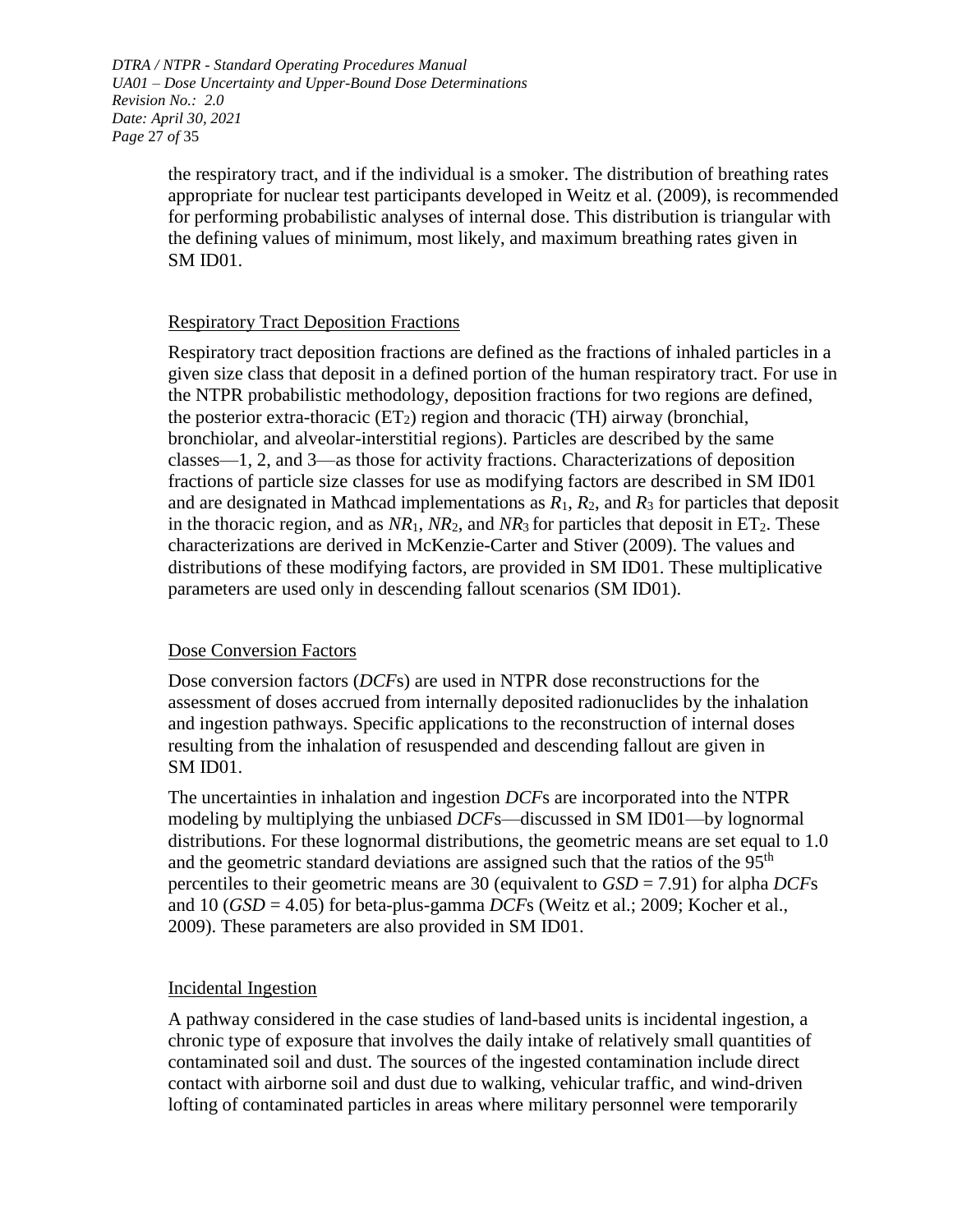*DTRA / NTPR - Standard Operating Procedures Manual UA01 – Dose Uncertainty and Upper-Bound Dose Determinations Revision No.: 2.0 Date: April 30, 2021 Page* 28 *of* 35

> stationed. Routine daily activities by test participants may also have involved the inadvertent ingestion of small quantities of soil and dust particles that adhered to food, beverages, cigarettes, or their hands.

SM ID01 contains the equation describing the basis for probabilistic assessments of internal dose from incidental ingestion. Uncertainty models for most of the parameters appearing in that equation (e.g., intensity, *DCFing*) have been addressed in Weitz et al. (2009). There are two parameters specific to this pathway, however, whose uncertainties are additionally modeled. These parameters are *qing*, the soil ingestion rate, and *ρsoil*, the bulk density of the soil. It is recommended that the uncertainties of both these quantities be modeled with triangular distributions, the characteristics of which are developed in Chehata and Stiver (2009) and tabulated in SM ID01.

## <span id="page-27-0"></span>**5.2.3 Treatment of Correlations**

Potential correlations among uncertainties of key parameters must be considered in formulating the Monte Carlo sampling of parameter values from their assigned pdfs. The degree of correlation between two parameters can range continuously from none (their values are completely independent) to full (the value of one is entirely predictable based on the value of the other). Nevertheless, correlations between parameters in NTPR probabilistic assessments have been assumed to be either non-existent or full; methods of modeling partial correlations have not yet been integrated into the probabilistic formalism. Correlations are addressed much more fully in Appendix G of Weitz et al. (2009).

In performing probabilistic analyses of internal dose accrual, it is recommended that uncertainty distributions that are uncorrelated be sampled independently by drawing separate random numbers during each history. It is further recommended that fully correlated distributions be sampled using the same random number.

#### <span id="page-27-1"></span>**6. Data and Input**

Operation and shot-specific data are compiled in SOP Appendices A–C. Attachment 1 to this standard method provides sample uncertainty calculations. Attachment 2 provides guidance on the implementation of the pdfs described in Weitz et al. (2009) used in probabilistic dose calculations.

#### <span id="page-27-2"></span>**7. Referenced SOPs from this Manual**

- (1) SOP RA01 Radiation Dose Assessment for Cases Requiring Detailed Analysis
- (2) SM ED01 Film Badge Dose Assessment
- (3) SM ED02 Whole Body External Dose Assessment
- (4) SM ID01 Doses to Organs from Intake of Radioactive Materials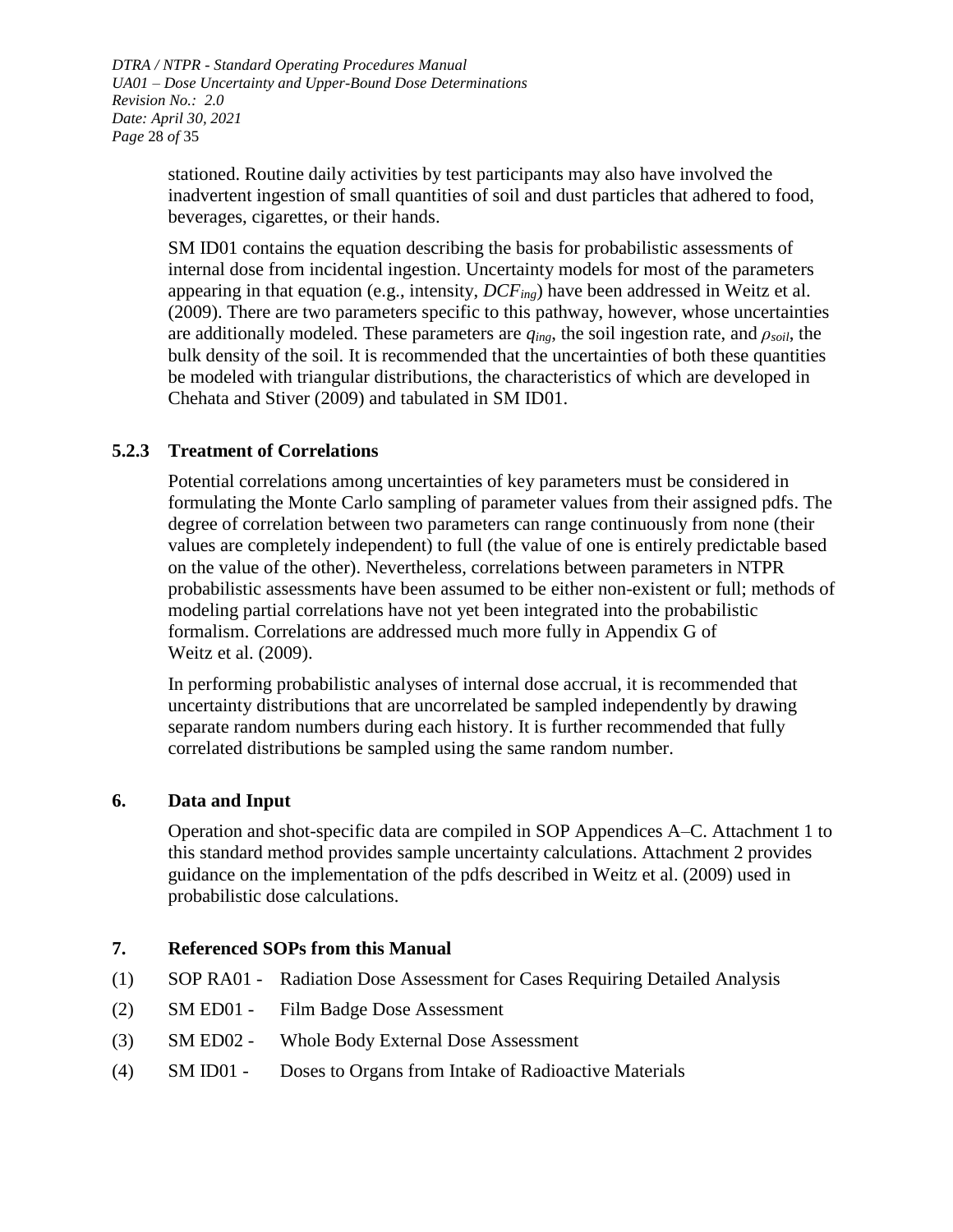*DTRA / NTPR - Standard Operating Procedures Manual UA01 – Dose Uncertainty and Upper-Bound Dose Determinations Revision No.: 2.0 Date: April 30, 2021 Page* 29 *of* 35

#### <span id="page-28-0"></span>**8. References**

- Anspaugh, L.R., Simon, S.L., Gordeev, K.I., Likhtarev, I.A., Maxwell, R.M., and Shinkarev, S.M., 2002. "Movement of Radionuclides in Terrestrial Ecosystems by Physical Processes." *Health Physics* 82:669–679.
- Apostoaei, A.I. and Kocher, D.C., 2010. *Radiation Doses to Skin from Dermal Contamination.* DTRA-TR-09-16, Defense Threat Reduction Agency, Defense Threat Reduction Agency. October 28.
- Barss, N.M. and Weitz, R.L., 2006. "Reconstruction of External Dose from Beta Radiation Sources of Nuclear Weapon Origin." *Health Physics* 91:379–389.
- Chehata, M., 2009. *Uncertainty in Estimating Radiation Intensity from Intensity Measurements and Iso-Intensity Maps*. NTPR-TM-09-13, Defense Threat Reduction Agency, Fort Belvoir, VA. December 31.
- Chehata, M., and Stiver, J., 2009. *Evaluation of Internal Doses from the Incidental Ingestion of Contaminated Soil and Dust for NTPR Participants*. NTPR-TM-09-03, Defense Threat Reduction Agency, Fort Belvoir, VA. December 31.
- DoD (Department of Defense), 2020. "Guidance for the Determination and Reporting of Nuclear Radiation Dose for DoD Participants in the Atmospheric Nuclear Test Program (1945- 1962)." Title 32, Code of Federal Regulations, Part 218. Washington, DC. July 1.
- Goetz, J., Kaul, D., Klemm, J., McGahan, J., and Weitz, R., 1981. *Analysis of Radiation Exposure for Troop Observers, Exercise Desert Rock V, Operation UPSHOT-KNOTHOLE*. DNA 5742F, Science Applications, Inc., McLean, VA. April 28.
- Kocher, D., 2004. "Policy Statements To Implement Interim Guidance", Defense Threat Reduction Agency, Fort Belvoir, VA. May 14.
- Kocher, D.C., Trabalka, J.R., and Apostoaei, A.I., 2009. *Derivation of Effective Resuspension Factors in Scenarios for Inhalation Exposure Involving Resuspension of Previously Deposited Fallout by Nuclear Detonations at Nevada Test Site.* DTRA-TR-09-15, Defense Threat Reduction Agency, Fort Belvoir, VA. November 30.
- McKenzie-Carter, M. and Stiver, J., 2009. *Deposition Fraction Modifications for Inhalation of Descending Fallout*. NTPR-TM-09-09, Defense Threat Reduction Agency, Fort Belvoir, VA. December 31.
- NRC (National Research Council), 1989. *Film Badge Dosimetry in Atmospheric Nuclear Tests.* National Academy Press, Washington, DC.
- NRC (National Research Council), 2003. *A Review of the Dose Reconstruction Program of the Defense Threat Reduction Agency*. National Academies Press, Washington, DC.
- Raine, D.A. III, Egbert, S.D., Stiver, J.H., and Case, D.R., 2007. *FIIDOS—A Computer Code for the Computation of Fallout Inhalation and Ingestion Dose to Organs, Computer User's Guide (Revision 4).* DTRA-TR-07-11, Defense Threat Reduction Agency, Fort Belvoir, VA. May.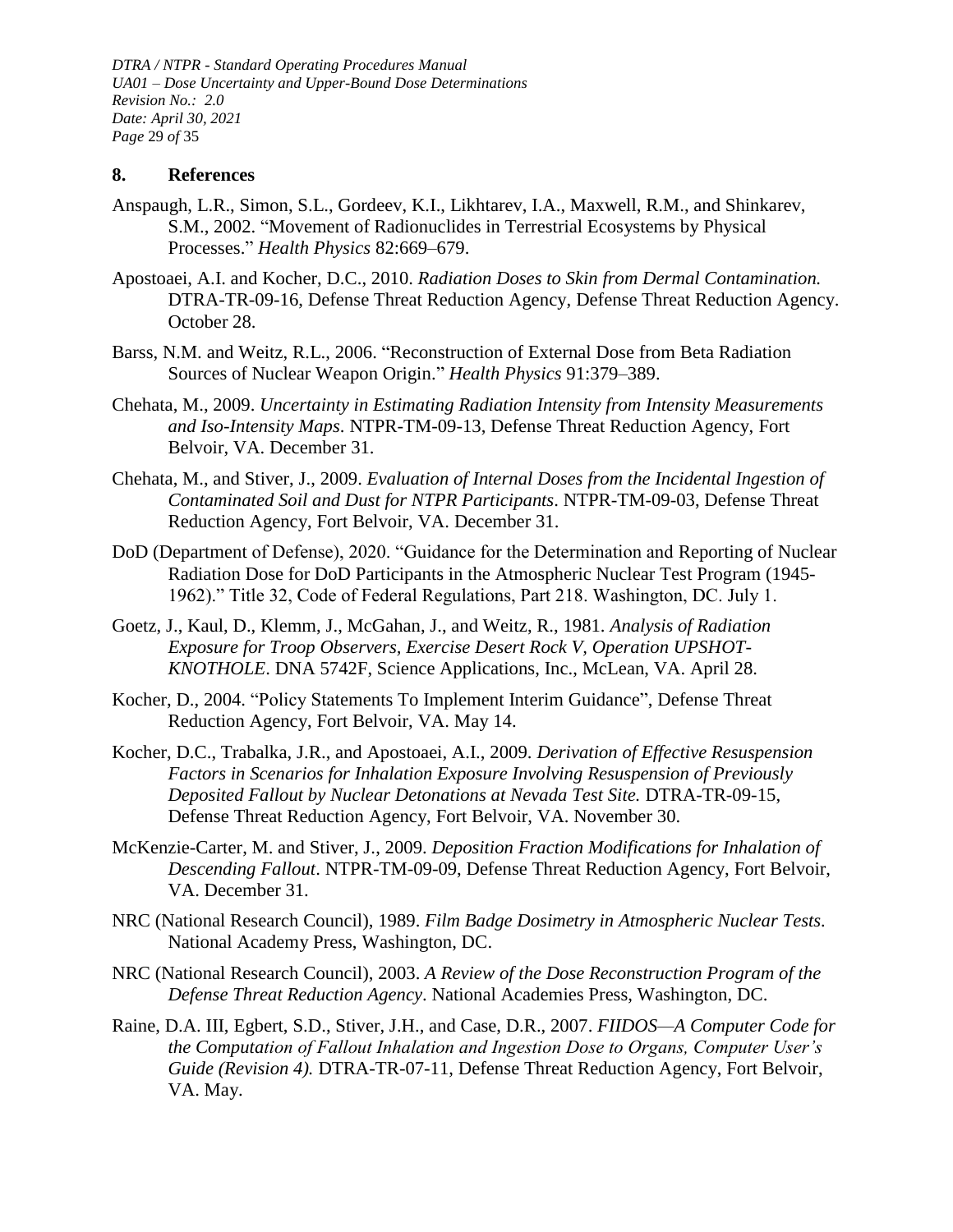*DTRA / NTPR - Standard Operating Procedures Manual UA01 – Dose Uncertainty and Upper-Bound Dose Determinations Revision No.: 2.0 Date: April 30, 2021 Page* 30 *of* 35

- SAIC (Science Applications International Corporation), 2006. *FBDOSE User's Guide*. Science Applications International Corporation, McLean, VA. June 26.
- Schaeffer, D.M., 2015. *Development of Upper-Bound Uncertainty Factors for Dose Reconstruction in the NTPR Program*. NTPR-TM-15-02, Defense Threat Reduction Agency, Fort Belvoir, VA. April 15.
- USNRC (U.S. Nuclear Regulatory Commission), 2020. "Standards for Protection Against Radiation," Title 10, Code of Federal Regulations, Part 20. January 1.
- Weitz, R.L., 2009a. *Model of Topside Intensity Distributions from Fallout on Ship Weather Decks*. NTPR-TM-09-05, Defense Threat Reduction Agency, Fort Belvoir, VA. December 31.
- Weitz, R.L., 2009b. *Modeling of Shielding Factors for Ships.* NTPR-TM-09-11, Defense Threat Reduction Agency, Fort Belvoir, VA. December 31.
- Weitz, R.L., 2009c. *Characterization of Descending Fallout.* NTPR-TM-09-06, Defense Threat Reduction Agency, Fort Belvoir, VA. December 31.
- Weitz, R.L., 2010. *Formulation of the Gamma Source Modification Factor for Ship-based Applications, Revision 1*. NTPR-TM-09-04 (R1), Defense Threat Reduction Agency, Fort Belvoir, VA. November 30.
- Weitz, R.L., 2014. *Modeling of Protection Factor Distributions for Land-Based Structures*. NTPR-TM-09-10 (R1),. Defense Threat Reduction Agency, Fort Belvoir, VA. December 31.
- Weitz, R.L., Case, D.R., Chehata, M., Egbert, S.D., Mason, C.L., Singer, H.A., Martinez, D.G., McKenzie-Carter, M. A., and Stiver, J.S., 2009. *A Probabilistic Approach to Uncertainty Analysis in NTPR Radiation Dose Assessments*. DTRA-TR-09-13, Defense Threat Reduction Agency, Fort Belvoir, VA. November 1.
- Weitz, R.L., and Egbert, S.D., 2010. *Compilation of Initial Radiation Doses to Atmospheric Test Participants*. NTPR-TM-09-01(R1), Defense Threat Reduction Agency, Fort Belvoir, VA, November 30.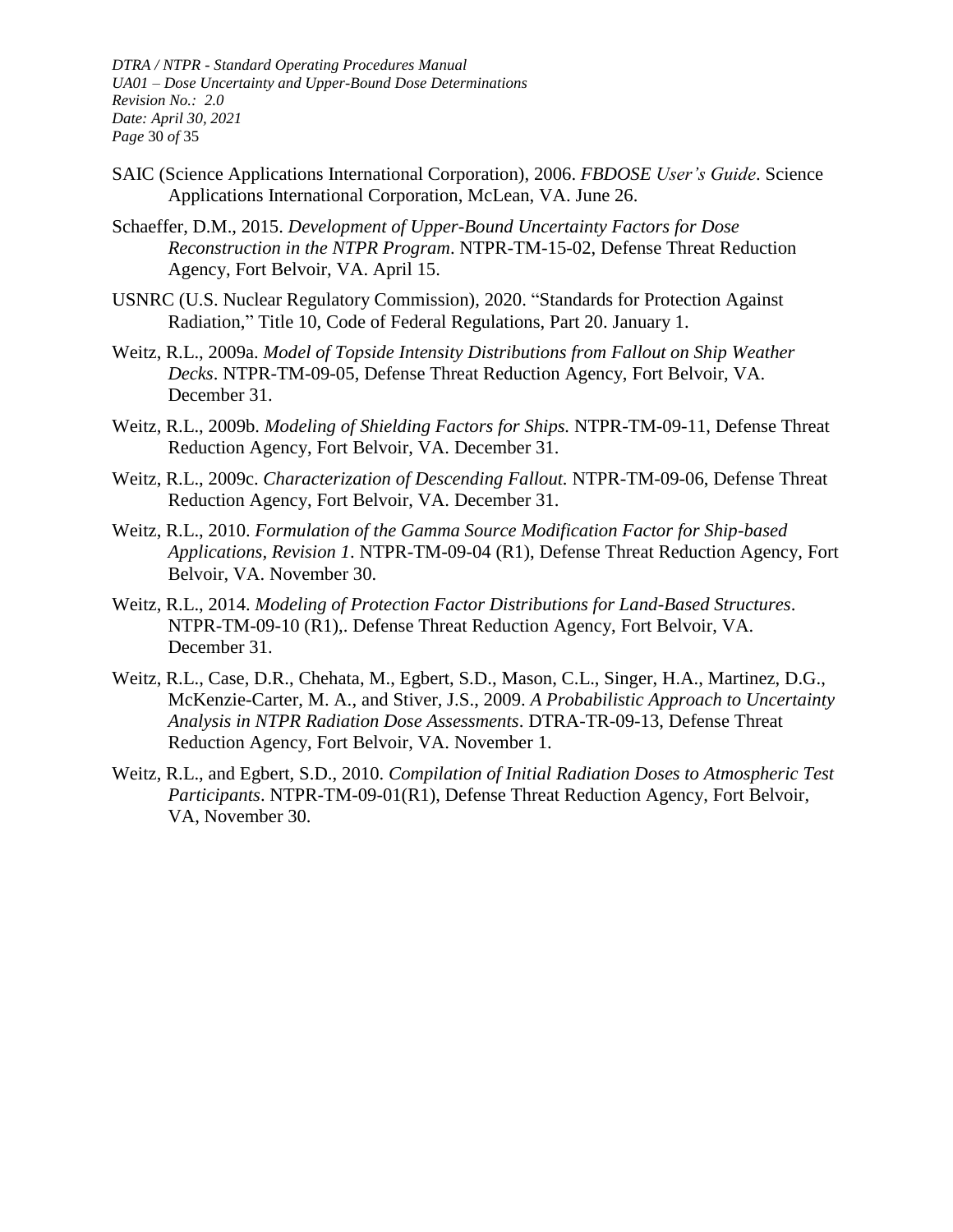*DTRA / NTPR - Standard Operating Procedures Manual UA01 – Dose Uncertainty and Upper-Bound Dose Determinations Revision No.: 2.0 Date: April 30, 2021 Page* 31 *of* 35

## **Attachment 1 Sample Uncertainty Calculations**

<span id="page-30-0"></span>The following sections contain calculations and clarifying explanations detailing how to calculate the total upper-bound doses in various situations. All equations cited are described in Section [5.1.](#page-5-0)

#### **A1-1 Sample Calculations for External Gamma Doses**

#### **a. Independent Reconstructed Gamma Doses**

This example is for two reconstructed external gamma doses: a reconstructed dose  $D_{\gamma,1}$  of 1.0 rem and a reconstructed dose *Dγ*,2 of 0.1 rem. Using Equation 2, the total reconstructed external gamma dose is:

 $D_{\gamma} = D_{\gamma,1} + D_{\gamma,2} = (1.0$  rem + 0.1 rem) = 1.1 rem.

Using Equation 3 above, the uncertainty for  $D_{\gamma,1}$  is:

$$
u_{\gamma,1} = D_{\gamma,1} \times (UF_{ext} - 1) = 1.0
$$
 rem  $\times (3 - 1) = 2$  rem

and the uncertainty for  $D_{\gamma,2}$  is:

$$
u_{\gamma,2} = D_{\gamma,2} \times (UF_{ext} - 1) = 0.1
$$
 rem  $\times (3 - 1) = 0.2$  rem.

Using Equation 4, the upper bound for the total estimated gamma dose is then:

 $UB_{\gamma} = D_{\gamma} + (u_{\gamma,1}^2 + u_{\gamma,2}^2)^{1/2} = (1.1 \text{ rem}) + (2.01 \text{ rem}) = 3.11.$ 

#### **b. A Reconstructed Gamma Dose and a Film Badge Dose**

This example is for a reconstructed external gamma dose  $(D_{\gamma,1})$  of 1.0 rem and a film badge dose (*FBγ*) using the data from the FBDOSE output in Table 1 (Section [5.1.1.3\)](#page-7-0). Using Equation 8, the total estimated whole body external gamma dose  $(D<sub>y</sub>)$  is:

$$
D_{\gamma} = D_{\gamma,1} + FB_{\gamma} = (1.0 \text{ rem} + 1.370 \text{ rem}) = 2.370 \text{ rem}
$$

where  $FB<sub>γ</sub>$  is the total from the MR column in the FBDOSE output.

The uncertainty for  $D_{\gamma,1}(u_{\gamma,1})$  is:

$$
u_{\gamma,1} = D_{\gamma,1} \times (UF_{ext} - 1) = 1.0
$$
 rem  $\times (3 - 1) = 2.0$  rem.

Using Equation 7, the uncertainty of the film badge dose *FB<sup>γ</sup>* (*uFBγ*) is:

$$
u_{FB\gamma} = FB_{UB} - FB_{MEAN} = (1.557 \text{ rem} - 1.215 \text{ rem}) = 0.342 \text{ rem}.
$$

This quantity is the total of the UPP90 column from the FBDOSE output minus the total of the MEAN column of the FBDOSE output.

Using Equation 9, the upper bound for the total reported gamma dose is:

$$
D_{\gamma,1} + FB_{MEAN} + (u_{\gamma,1}^2 + u_{FB\gamma}^2)^{1/2} = 1.0 \text{ rem} + 1.215 \text{ rem} + [(2.0 \text{ rem})^2 + (0.342 \text{ rem})^2]^{1/2}
$$
  
= (2.215 rem + 2.029 rem) = 4.24 rem.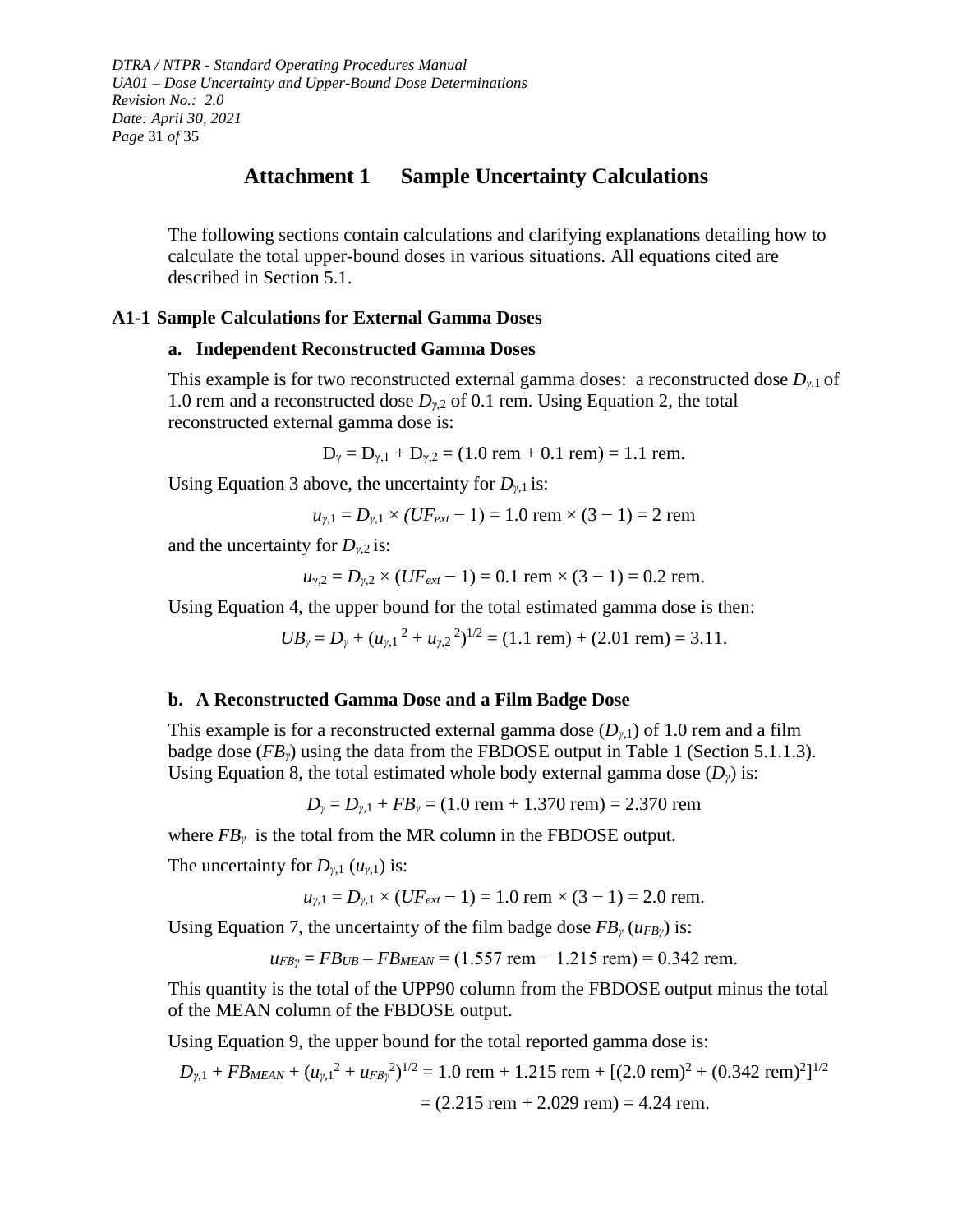*DTRA / NTPR - Standard Operating Procedures Manual UA01 – Dose Uncertainty and Upper-Bound Dose Determinations Revision No.: 2.0 Date: April 30, 2021 Page* 32 *of* 35

#### **A1-2 Sample Calculation for Total Internal Dose**

This example is for two internal doses to the same organ: a reconstructed beta-gamma dose from inhalation of resuspended fallout (*D*1) of 1.0 rem and an incidental ingestion dose  $D_2$  of 0.1 rem. Note that the method does not change with additional internal doses, there are just more terms.

Using Equation 10, the total internal dose (*D*) is:

 $D = D_1 + D_2 = (1.0$  rem + 0.1 rem) = 1.1 rem.

Using Equation 11, the upper bound for the internal dose for a single organ is:

 $UB = (UF_{int,1} \times D_1 + UF_{int,2} \times D_2) = (10 \times 1$  rem +  $1 \times 0.1$  rem) = 10.1 rem.

#### **A1-3 Sample Calculation for Total Skin Contamination Dose**

This example is for two independent skin contamination doses: a dose *DSC*,1 of 2.0 rem and a dose *DSC*,2 of 0.2 rem. The uncertainty factors *UFSC*,1 and *UFSC*,2 are assumed to be the same for both doses and are 11 for this example. The uncertainty factors are determined as part of the original skin contamination dose. The value of 11 represents the midpoint of the range of 4–18 for the uncertainty factor applied to dermal contamination (Schaeffer, 2015).

Using Equation 22, the total skin contamination dose  $(D_{sc})$  is:

 $D_{sc} = D_{SC,1} + D_{SC,2} = (2.0$  rem + 0.2 rem) = 2.2 rem.

Using Equation 23, the upper-bound dose (*UBSC*) is:

 $UB_{SC} = (D_{SC,1} \times UF_{SC,1}) + (D_{SC,2} \times UF_{SC,2}) = (2.0 \text{ rem} \times 11) + (0.2 \text{ rem} \times 11) = 24.2 \text{ rem}.$ 

#### **A1-4 Sample Calculation for Total Skin Dose from External Sources**

#### **a. Independent Reconstructed Gamma and Beta Shine Doses**

This example is for two reconstructed external gamma skin doses and two beta skin doses that are correlated with the external gamma skin doses. One reconstructed gamma skin dose  $(D_{\nu,1})$  is 0.3 rem and the second reconstructed gamma dose  $(D_{\nu,2})$  is 0.1 rem. Assuming a beta-gamma ratio (*Rβγ)* of 7.3 (ED03), the correlated beta skin doses are:

$$
D_{\beta,1} = D_{\gamma,1} \times R_{\beta\gamma} = (0.3 \text{ rem} \times 7.3) = 2.2 \text{ rem}
$$
  
 $D_{\beta,2} = D_{\gamma,2} \times R_{\beta\gamma} = (0.1 \text{ rem} \times 7.3) = 0.73 \text{ rem}$ 

Using Equation 16, the total gamma and beta shine skin dose is:

 $D_{\text{skin}} = D_{\text{y,1}} + D_{\text{B,1}} + D_{\text{y,2}} + D_{\text{B,2}} = (0.3 \text{ rem} + 2.2 \text{ rem} + 0.1 \text{ rem} + 0.73 \text{ rem}) = 3.33 \text{ rem}.$ 

Using Equation 18, the uncertainty for *DSkin*,1 (*uβγ*,1) is:

 $u_{\beta y,1} = (D_{y,1} + D_{\beta,1}) \times (UF_{ext} - 1) = (0.3$  rem + 2.2 rem)  $\times (3 - 1) = 5.0$  rem.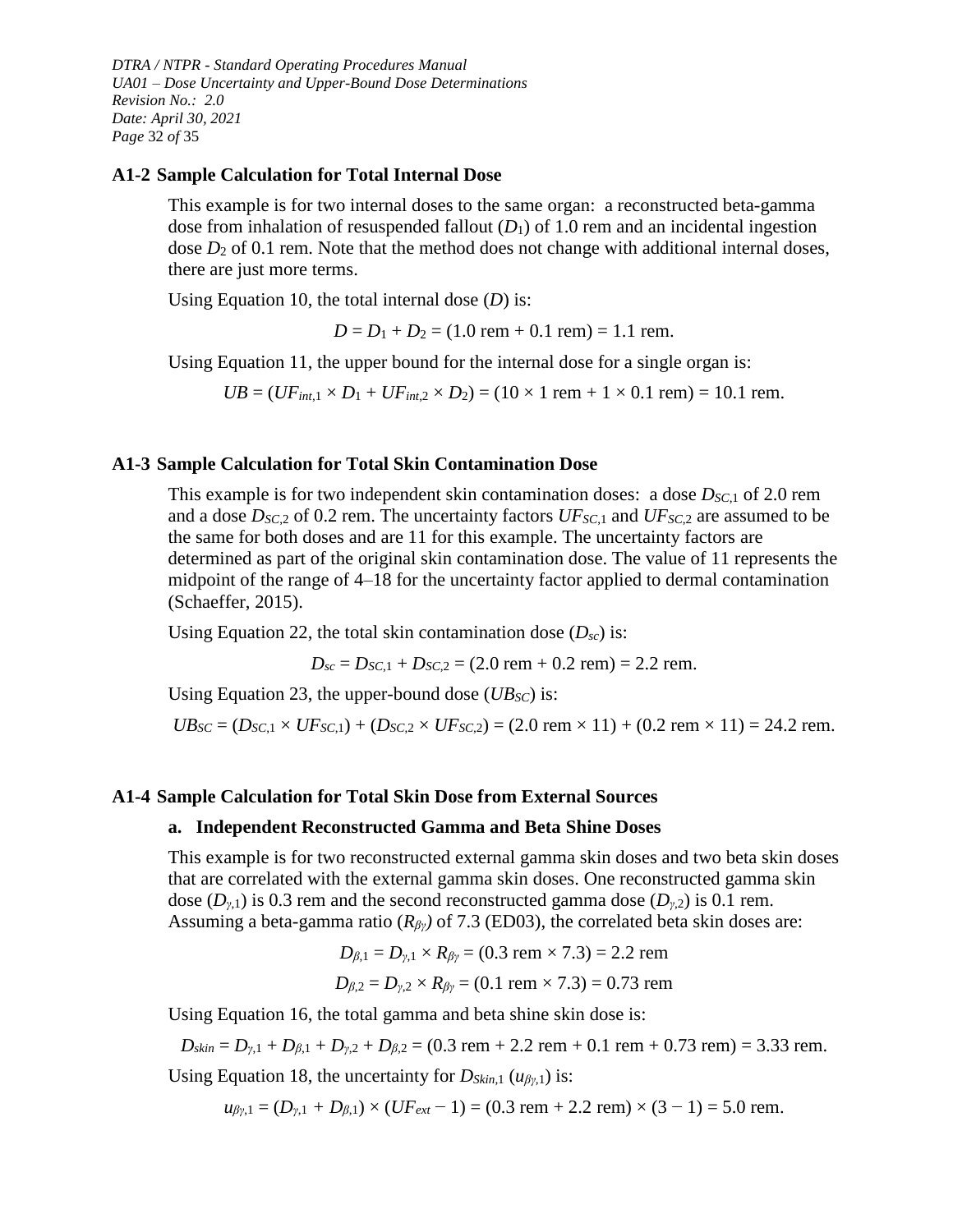*DTRA / NTPR - Standard Operating Procedures Manual UA01 – Dose Uncertainty and Upper-Bound Dose Determinations Revision No.: 2.0 Date: April 30, 2021 Page* 33 *of* 35

and the uncertainty for *DSkin*,2 (*uβγ*,2) is:

$$
u_{\beta y,2} = (D_{y,2} + D_{\beta,2}) \times (UF_{ext} - 1) = (0.1 \text{ rem} + 0.73 \text{ rem}) \times (3 - 1) = 1.66 \text{ rem}
$$

and using Equation 19, the upper-bound dose is:

$$
UB_{skin} = D_{skin} + [(u_{\beta\gamma,1})^2 + (u_{\beta\gamma,2})^2]^{1/2} = 3.33 \text{ rem} + [(5.0 \text{ rem})^2 + (1.66 \text{ rem})^2]^{1/2}
$$

$$
= (3.33 \text{ rem} + 5.27 \text{ rem}) = 8.6 \text{ rem}
$$

#### **b. A Reconstructed Gamma and Beta Dose and a Film Badge Dosimeter with a Corresponding Beta Dose**

This example is for a simplified total skin dose using a reconstructed whole body external gamma dose  $(D_{\gamma,1})$  of 0.3 rem and the sample FBDOSE output in Table 1. Assuming a beta-gamma ratio ( $R_{\beta\gamma}$ ) of 7.3, the correlated beta skin dose ( $D_{\beta,1}$ ) is:

$$
D_{\beta,1} = D_{\gamma,1} \times R_{\beta\gamma} = (0.3 \text{ rem} \times 7.3) = 2.2 \text{ rem}
$$

The total skin dose from the reconstructed skin dose is:

$$
D_{\text{skin},1} = D_{\gamma,1} + D_{\beta,1} = (0.3 \text{ rem} + 2.2 \text{ rem}) = 2.5 \text{ rem}
$$

The uncertainty of the total reconstructed skin dose  $D_{\text{skin},1}$  ( $u_{\beta\gamma,1}$ ) is:

$$
u_{\beta\gamma,1} = (D_{\gamma,1} + D_{\beta,1}) \times (UF_{ext} - 1) = (2.5 \text{ rem}) \times (3 - 1) = 5.0 \text{ rem}
$$

For the film badge dose, from Table 1 (Section [5.1.1.3\)](#page-7-0):

*FB*<sup>*γ*</sup> is 1.370 rem (the total of the MR column of the FBDOSE output)

*FBMEAN* is 1.215 rem (the total of the MEAN column of the FBDOSE output)

*FB*<sub>*UB*<sup>*y*</sup></sub> is 1.557 rem (the total of the UPP90 column of the FBDOSE output).

Using Equation 20, the total reported skin dose from gamma and beta dose from both the reconstructed external gamma dose and the film badge dose is:

 $D_{skin,1} + FB_y \times (1 + R_{\beta y}) = 2.5$  rem + [1.370 rem  $\times (1 + 7.3)$ ] = 13.9 rem

Using Equation 21, the uncertainty of the total skin dose determined from film badge doses *uFBβγ* is:

 $u_{FB\beta\gamma} = (FB_{UB\gamma} - FB_{MEAN}) \times (1 + R_{\beta\gamma}) = (1.557$  rem  $- 1.215$  rem)  $\times (1 + 7.3) = 2.85$  rem Using Equation 22, the upper bound for the total skin dose is:

> $UB_{skin} = D_{skin,1} + FB_{MEAN} \times (1 + R_{\beta\gamma}) + [(u_{\beta\gamma,1})^2 + (u_{FB\beta\gamma})^2]^{1/2}$  $= 2.5$  rem  $+ 1.215$  rem  $\times (1 + 7.3) + 5.75$  rem  $= 18.4$  rem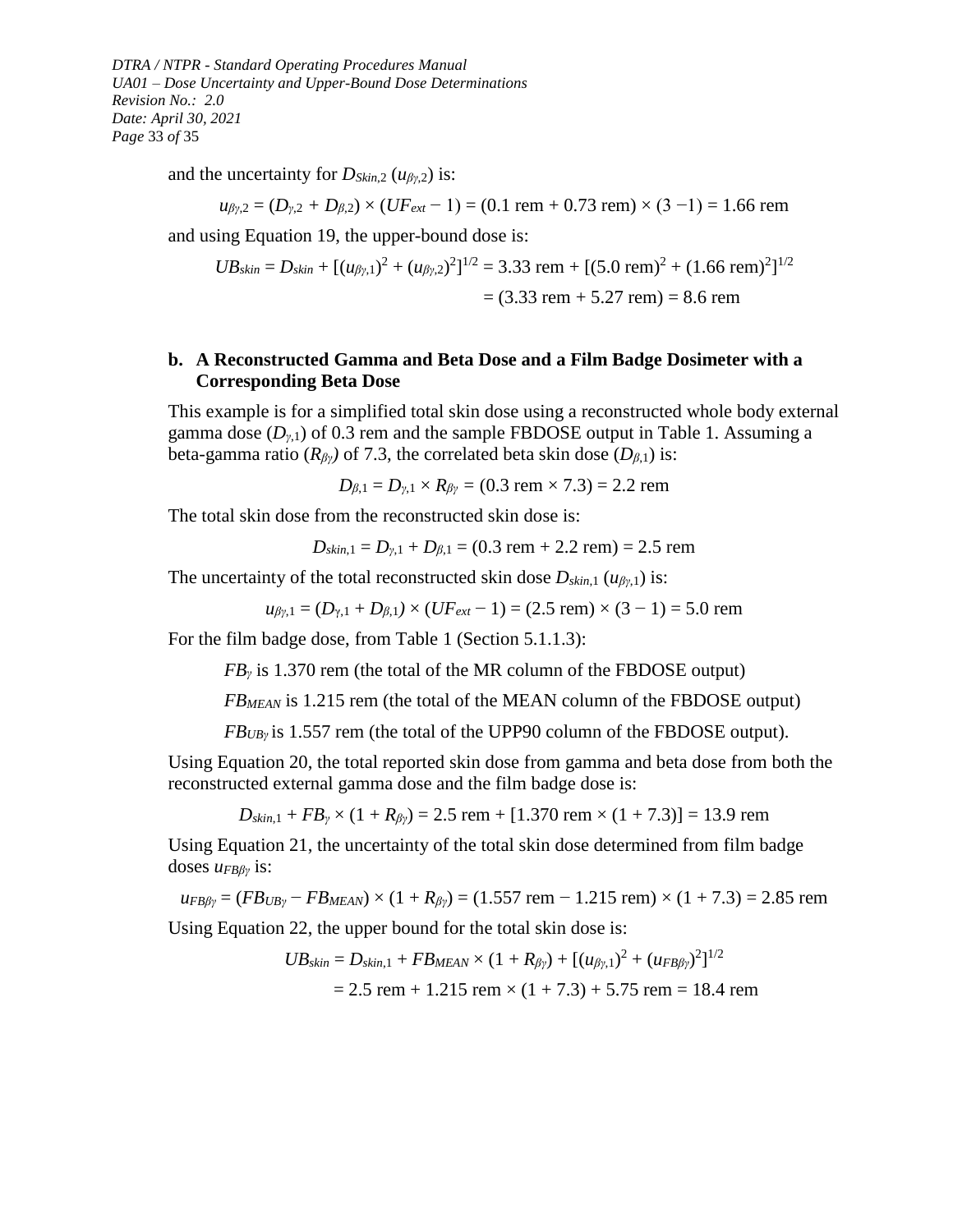*DTRA / NTPR - Standard Operating Procedures Manual UA01 – Dose Uncertainty and Upper-Bound Dose Determinations Revision No.: 2.0 Date: April 30, 2021 Page* 34 *of* 35

## <span id="page-33-0"></span>**Attachment 2 Implementation of Probability Density Functions in Mathcad**

Mathcad is the software platform most likely to be used for probabilistic dose reconstructions in the NTPR Program. For that reason, the implementation in Mathcad of specific and arbitrary probability density functions is outlined in this attachment.

Mathcad has a rather large array of pdfs in its internal library, including uniform, Gaussian, and lognormal. Hence, sampling from these pdfs can be readily implemented using the following standard Mathcad commands.

- $R_i = \text{runif}(n, a, b)_i \text{produces } n$  values of a random variable *R* uniformly distributed between *a* and *b*.
- $R_i = \text{rnorm}(n, \mu, \sigma)_i$  produces *n* values of a random variable *R* normally distributed with mean  $\mu$  and standard deviation  $\sigma$ .
- $R_i = \text{rlnorm}(n, \ln(GM), \ln(GSD))_i$  produces *n* values of a random variable *R* lognormally distributed with geometric mean *GM* and geometric standard deviation *GSD*.

There is a straightforward way of sampling from a pdf that is not in the Mathcad library, such as the triangular distribution. Let  $x$  be the variable of interest (e.g., a time duration, intensity reading, shielding factor) and  $P(x)$  the pdf that characterizes the uncertainty in *x*. The cumulative probability function  $C(x)$  is defined as:

$$
C(x) = \int_{-\infty}^{x} P(x')dx'
$$
 (A2-1)

The following algorithm allows one to sample x from an arbitrary pdf  $P(x)$ :

- 1. Perform the integration indicated in Equation A2-1, either in closed form or numerically, and set the resulting expression equal to a constant *R*, i.e.,  $C(x) = R$ .
- 2. Solve this expression for *x* as a function of *R*, giving  $x = f(R)$ .
- 3. Sample *R* from a uniform random distribution between 0 and 1. This sampling can be accomplished using the Mathcad command for uniform distribution given above.
- 4. The resulting  $x_i = f(R_i)$  will be distributed according to  $P(x)$ .

As an example of the use of this algorithm when  $P(x)$  is expressed in a functional form that allows closed-form integration of Equation A2-1, consider a triangular distribution defined by  $P(a) = 0$ ,  $P(m) = P_k$  (peak value), and  $P(b) = 0$ , where  $a \le m \le b$ . The constraint that  $C(\infty) = 1$  requires that  $P_k = 2/(b-a)$ . (Alternatively, this can be derived